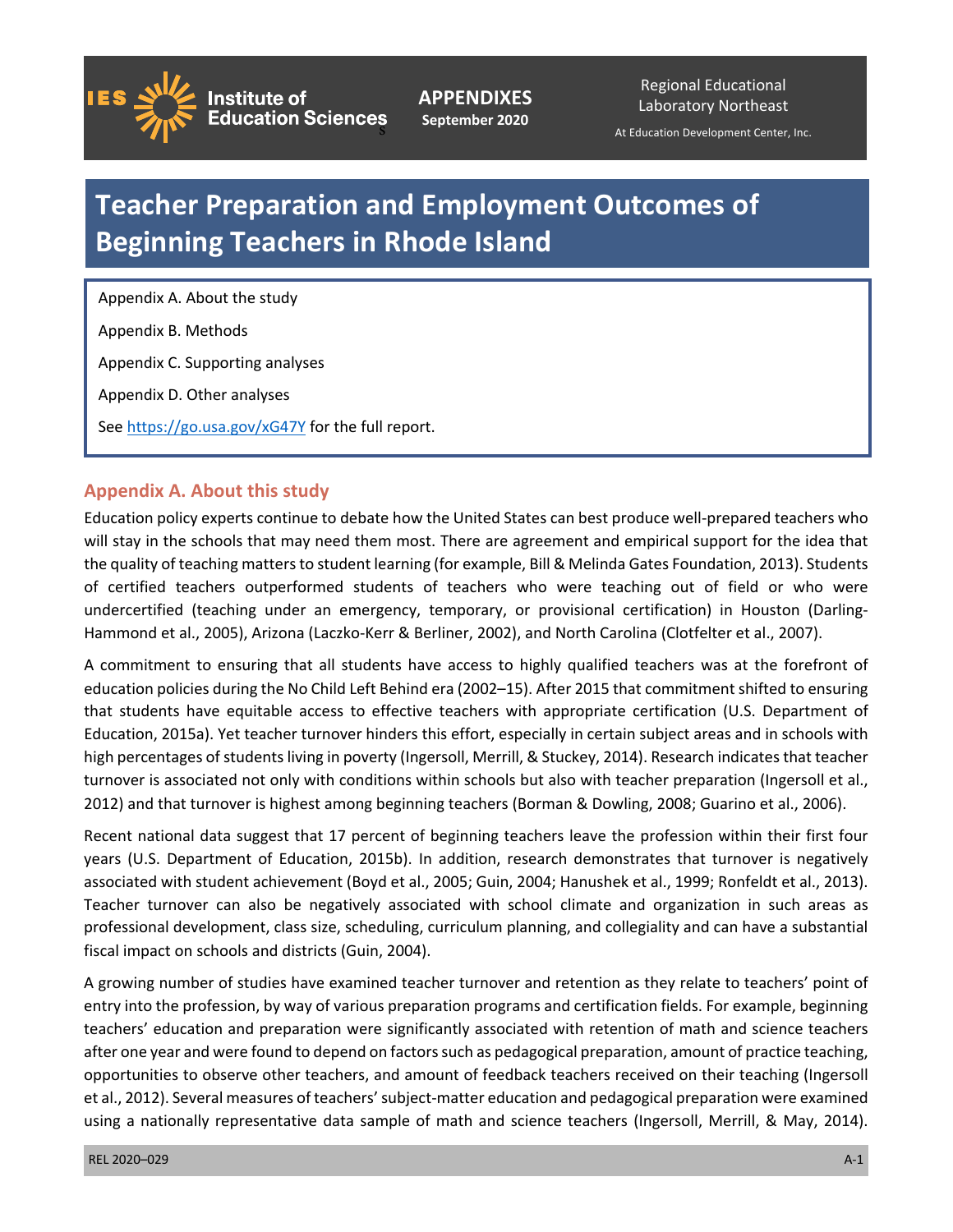related to attrition within a statewide context. Results indicate that the type of college, degree, entry route, or certificate was not significantly associated with beginning teacher attrition but that the substance and the content of new teachers' pedagogical preparation were significant factors. Those with more training in teaching methods and pedagogy—especially practice teaching, observation of other classroom teaching, and feedback on their own teaching—were much less likely to leave teaching after their first year on the job. In addition to analyzing teachers across certification fields, the current study complements this work, examining retention by program characteristics but also by other potential factors

 District, school, and teacher characteristics such as gender and race/ethnicity are associated with teacher income, and low-performing students tend to have lower teacher retention rates (Guarino et al., 2006). Additionally, disparities exist in mobility and retention by a teacher's race/ethnicity. For example, in 2012/13 nearly 22 percent of Black public school teachers nationally changed schools or left the profession, compared to about 15 percent of White, non-Hispanic teachers (U.S. Department of Education, 2014). Earlier research showed the opposite, finding higher attrition for White teachers than for racial/ethnic minority teachers and for female teachers than for male teachers (Ingersoll, 2001; Kirby et al., 1999). Evidence on whether teachers with higher degrees stay in teaching longer is mixed, however, with some studies correlating postgraduate degrees with lower attrition (Kirby et al., 1999) and others finding the opposite (Adams, 1996). retention (Guarino et al., 2006). For example, schools with higher proportions of racial/ethnic minority, low-

 This study extends the current research base on teacher preparation and retention by examining beginning teachers who were trained in Rhode Island across teacher certification fields and by using three years of longitudinal data. It also examines mobility and retention for teachers by teacher preparation program type contributes to the limited literature on the association between preparation programs and beginning teacher outcomes such as mobility, retention, attrition, and out-of-field teaching. (undergraduate, graduate, nondegree, and alternative) and teacher certification field. Finally, this study

#### *References*

- Adams, G. (1996). Using a Cox regression model to examine voluntary teacher turnover. *Journal of Experimental Education, 64*(3), 267–285. [https://eric.ed.gov/?id=EJ533521.](https://eric.ed.gov/?id=EJ533521)
- Bill & Melinda Gates Foundation. (2013). *Ensuring fair and reliable measures of effective teaching: Culminating findings from the MET Project's three-year study* (Policy and Practice Brief).<https://eric.ed.gov/?id=ED540958>.
- Borman, G. D., & Dowling, N. M. (2008). Teacher attrition and retention: A meta-analysis and narrative review of the research.  *Review of Educational Research, 78*(3), 367–409.<https://eric.ed.gov/?id=EJ896364>.
- Boyd, D., Grossman, P., Lankford, H., Loeb, S., & Wyckoff, J. (2005). *How changes in entry requirements alter the teacher workforce and affect student achievement.* American Education Finance Association. <https://eric.ed.gov/?id=ED490843>.
- Clotfelter, C. T., Ladd, H. F., & Vigdor, J. L. (2007). *How and why do teacher credentials matter for student achievement?* (NBER No. 12828). National Bureau of Economic Research Working Paper. <https://eric.ed.gov/?id=ED501923>.
- Darling-Hammond, L., Holtzman, D. J., Gatlin, S. J., & Heilig, J. V. (2005). Does teacher preparation matter? Evidence about  teacher certification, Teach for America, and teacher effectiveness. *Education Policy Analysis Archives, 13*(42), 1–51. [https://eric.ed.gov/?id=EJ846746.](https://eric.ed.gov/?id=EJ846746)
- Guarino, C., Santibanez, L., & Daley, G. (2006). Teacher recruitment and retention: A review of the recent empirical literature.  *Review of Educational Research, 76*(1), 173–208.<https://eric.ed.gov/?id=EJ751152>.
- Guin, K. (2004). Chronic teacher turnover in urban elementary schools. *Education Policy Analysis Archives, 12*(42), 1–30. [https://eric.ed.gov/? id=EJ853508.](https://eric.ed.gov/?%20id=EJ853508)
- Hanushek, E. A., Kain, J. F., & Rivkin, S. G. (1999). *Do higher salaries buy better teachers?* (NBER No. 7082). National Bureau of Economic Research Working Paper. [https://eric.ed.gov/?id=ED437710.](https://eric.ed.gov/?id=ED437710)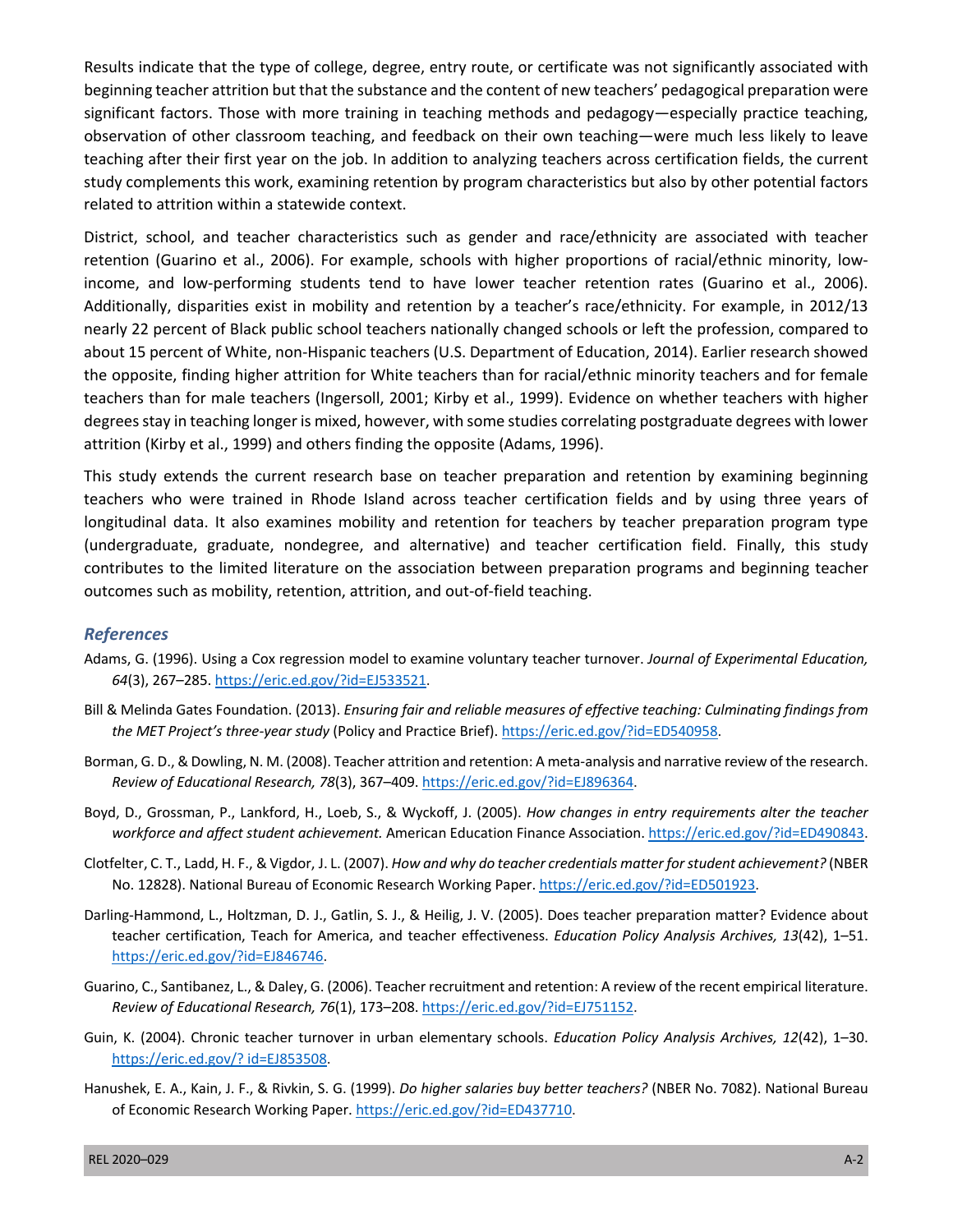- Ingersoll, R. (2001). Teacher turnover and teacher shortages: An organizational analysis. *American Educational Research Journal, 38*(3), 499–534. [https://doi.org/10.3102/00028312038003499.](https://doi.org/10.3102/00028312038003499)
- Ingersoll, R., Merrill, L., & May, H. (2012)*.* Retaining teachers: How preparation matters. *Educational Leadership, 69*(8), 30– 34. [https://eric.ed.gov/? id=EJ988729](https://www.eric.ed.gov/?id=EJ988729).
- Ingersoll, R., Merrill, L., & May, H. (2014). *What are the effects of teacher education and preparation on beginning teacher attrition?* (Research Report No. 82). Consortium for Policy Research in Education, University of Pennsylvania. [https://eric.ed.gov/?id=ED575353.](https://eric.ed.gov/?id=ED575353)
- Ingersoll, R. M., Merrill, L., & Stuckey, D. (2014). *Seven trends: The transformation of the teaching force.* Consortium for Policy Research in Education, University of Pennsylvania. [https://eric.ed.gov/?id=ED566879.](https://eric.ed.gov/?id=ED566879)
- Kirby, S., Berends, M., & Naftel, S. (1999). Supply and demand of minority teachers in Texas: Problems and prospects. *Educational Evaluation and Policy Analysis, 21*(1), 47–66. <https://eric.ed.gov/?id=EJ592462>.
- Laczko-Kerr, I., & Berliner, D. C. (2002). The effectiveness of "Teach for America" and other under-certified teachers on student academic achievement: A case of harmful public policy. *Education Policy Analysis Archives, 10*(37), 1–53. [https://eric.ed.gov/?id=EJ667240.](https://eric.ed.gov/?id=EJ667240)
- Ronfeldt, M., Loeb, S., & Wyckoff, J. (2013). How teacher turnover harms student achievement. *American Educational Research Journal*, *50*(1), 4–36.<https://eric.ed.gov/?id=EJ995828>.
- U.S. Department of Education, National Center for Education Statistics. (2014). *Teacher attrition and mobility: Results from the 2012-13 teacher follow-up survey*. [https://eric.ed.gov/?id=ED546773.](https://eric.ed.gov/?id=ED546773)
- U.S. Department of Education. (2015a). State plans to ensure access to excellent educators: Frequently asked questions. <http://www2.ed.gov/programs/titleiparta/equitable/eafaq2015.pdf>.
- U.S. Department of Education, National Center on Education and the Economy. (2015b). *New findings on the retention of novice teachers from teaching residency programs.* <https://eric.ed.gov/?id=ED560735>.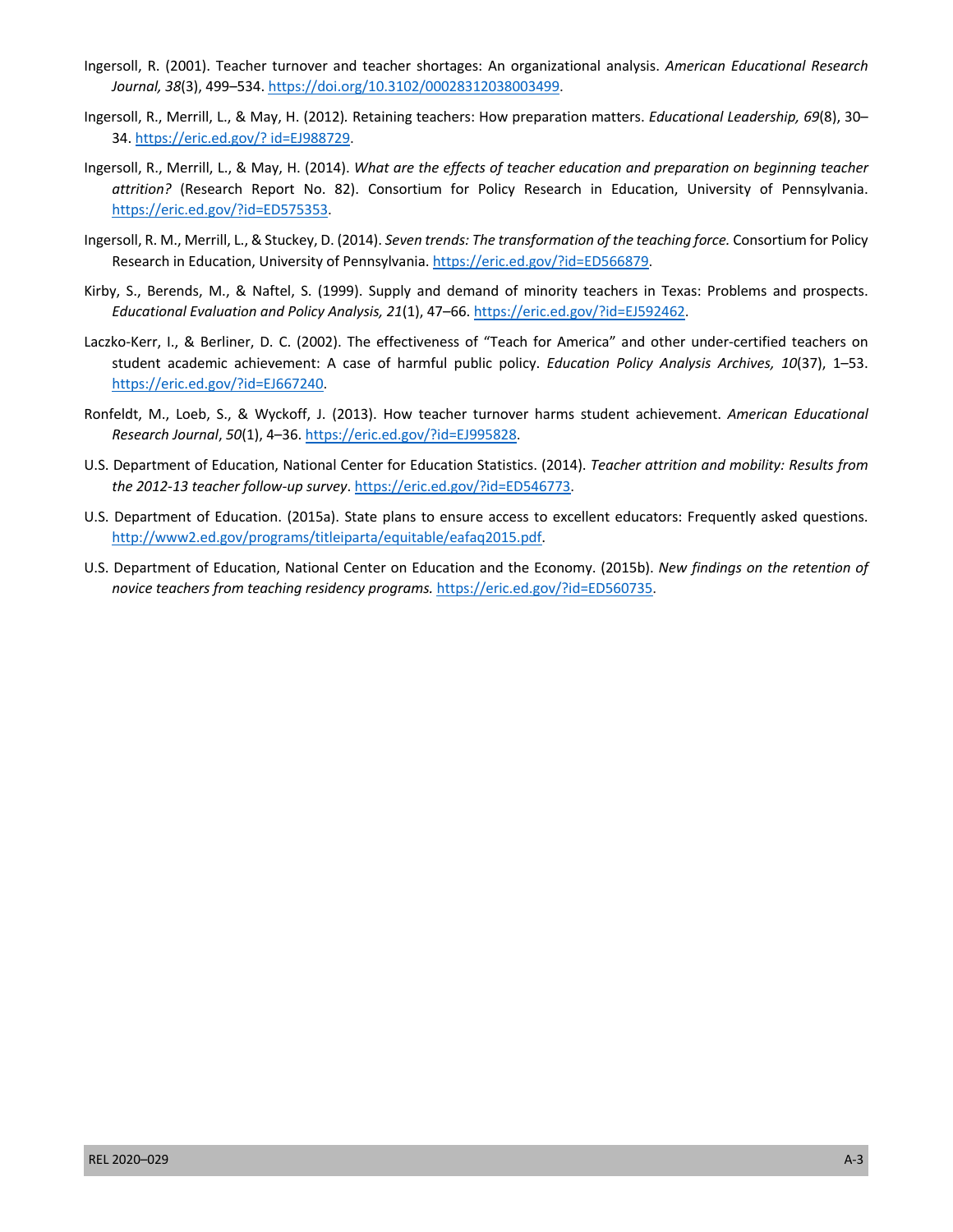# **Appendix B. Methods**

 analyze each research question. Note that research question 3 is not discussed in the main report or the [https://go.usa.gov/xG47Y.](https://go.usa.gov/xG47Y) This appendix describes the data elements for each research question, the sample, and the methods used to corresponding brief and snapshot. The results are discussed in a separate infographic, which is available at

### *Data elements*

|                                                | Table B1. Data elements, by research question                                                                                                                                                                                                                                                                                                                                                                                                                                                                                   |                                      |                                        |                           |
|------------------------------------------------|---------------------------------------------------------------------------------------------------------------------------------------------------------------------------------------------------------------------------------------------------------------------------------------------------------------------------------------------------------------------------------------------------------------------------------------------------------------------------------------------------------------------------------|--------------------------------------|----------------------------------------|---------------------------|
| Data element                                   | Description                                                                                                                                                                                                                                                                                                                                                                                                                                                                                                                     | Research<br>question<br>$\mathbf{1}$ | Research<br>question<br>$\overline{2}$ | Research<br>question<br>3 |
| Teacher characteristic                         |                                                                                                                                                                                                                                                                                                                                                                                                                                                                                                                                 |                                      |                                        |                           |
| <b>Educator identification</b>                 | Numeric code specific to each teacher and associated<br>with that teacher for his or her entire tenure in the<br>Rhode Island public school system.                                                                                                                                                                                                                                                                                                                                                                             | X                                    | X                                      | X                         |
| Race/ethnicity                                 | Minority or nonminority.                                                                                                                                                                                                                                                                                                                                                                                                                                                                                                        |                                      | x                                      |                           |
| Gender                                         | Male or female.                                                                                                                                                                                                                                                                                                                                                                                                                                                                                                                 |                                      | $\pmb{\mathsf{X}}$                     |                           |
| Certification field                            | The original 100-plus certification fields were collapsed<br>into the following categories: early childhood;<br>elementary; middle grades; secondary; special<br>education; world languages; dual-language, bilingual, or<br>English as a second language; electives; <sup>a</sup> and<br>nonteacher related (such as administrator).                                                                                                                                                                                           | X                                    | X                                      | X                         |
| Certification code                             | Numeric code that identifies the subject matter and<br>grade ranges that a teacher is certified to teach (for<br>example, grade 7-12 biology teacher). Codes were<br>grouped using the same categories as certification field,<br>described above.                                                                                                                                                                                                                                                                              | X                                    | $\pmb{\mathsf{X}}$                     | X                         |
| District and school<br>assignment              | Numeric code associated with an individual school and<br>district; codes remain the same each year.                                                                                                                                                                                                                                                                                                                                                                                                                             | X                                    | $\pmb{\mathsf{X}}$                     |                           |
| Mobility                                       | Calculated variable to indicate stayer (teacher who<br>stayed in initial school after one or more years), mover<br>(teacher who moved to a different school after one or<br>more years), leaver (teacher who no longer taught in<br>the Rhode Island public school system), and role-<br>changer (teacher who became an administrator or<br>other educator).                                                                                                                                                                    | X                                    | X                                      |                           |
| Preparation program characteristic             |                                                                                                                                                                                                                                                                                                                                                                                                                                                                                                                                 |                                      |                                        |                           |
| Preparation program<br>provider identification | Numeric code for each of the 11 teacher preparation<br>program providers in Rhode Island.                                                                                                                                                                                                                                                                                                                                                                                                                                       | X                                    | $\pmb{\mathsf{X}}$                     |                           |
| Program type                                   | Categorical variable that refers to the route through<br>which individuals enter the teaching force in Rhode<br>Island. A teacher is eligible to teach in the Rhode Island<br>public school system after completing a state-approved<br>undergraduate, graduate, nondegree (certificate), or<br>alternative teacher preparation program. Teachers who<br>have not completed such a program may be granted<br>preliminary certification to teach while they complete<br>state requirements for a particular certification field. | X                                    |                                        |                           |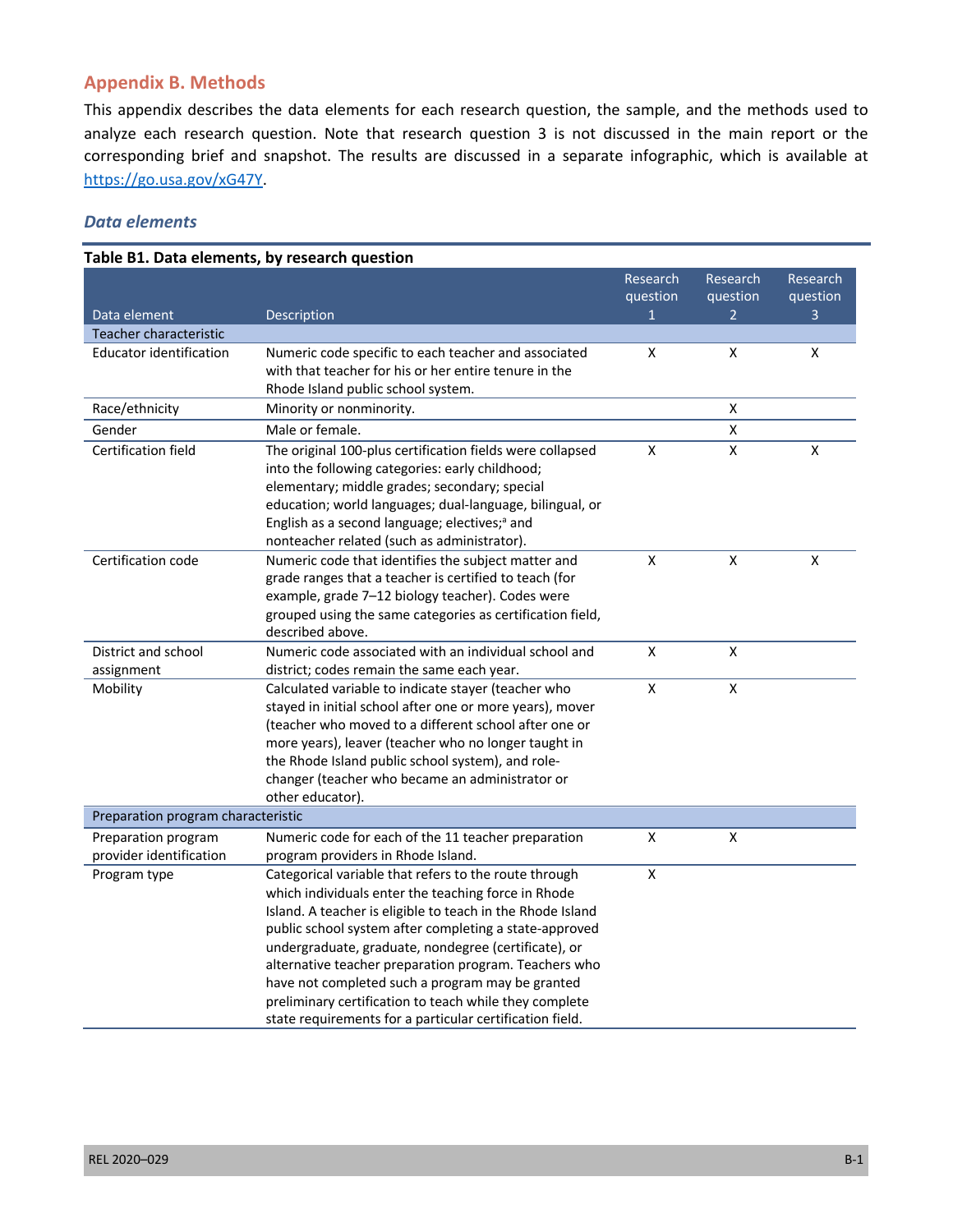|                                      |                                                                                                                                                                                                                                                                                                                                                                                                                                                                                                                                                                                          | Research<br>question | Research<br>question | Research<br>question |
|--------------------------------------|------------------------------------------------------------------------------------------------------------------------------------------------------------------------------------------------------------------------------------------------------------------------------------------------------------------------------------------------------------------------------------------------------------------------------------------------------------------------------------------------------------------------------------------------------------------------------------------|----------------------|----------------------|----------------------|
| Data element                         | Description                                                                                                                                                                                                                                                                                                                                                                                                                                                                                                                                                                              | $\mathbf 1$          | $\overline{2}$       | 3                    |
| Preparation field                    | Program fields in a teacher preparation program, such<br>as early childhood or special education. For this study,<br>preparation fields were collapsed into the following<br>categories: early childhood, elementary, middle grades,<br>secondary, special education, world languages,<br>electives, <sup>a</sup> and nonteacher related (such as<br>administrator).                                                                                                                                                                                                                     |                      |                      | X                    |
| Preparation program<br>provider type | Dichotomous variable that refers to either a private or a<br>public teacher preparation program provider.<br>Alternative teacher preparation programs are<br>categorized as private because they are affiliated with<br>private providers. For the logistic regression analyses,<br>preparation program provider types include Provider 4,<br>a public provider and the reference group for the<br>analysis; Provider 5, a public provider; private<br>providers, excluding providers that offered only<br>alternative programs; and private providers offering<br>alternative programs. | X                    |                      | X                    |
| School characteristic                |                                                                                                                                                                                                                                                                                                                                                                                                                                                                                                                                                                                          |                      |                      |                      |
| School type                          | Elementary, secondary, combined grades                                                                                                                                                                                                                                                                                                                                                                                                                                                                                                                                                   |                      | X                    |                      |
| Enrollment                           | Continuous                                                                                                                                                                                                                                                                                                                                                                                                                                                                                                                                                                               |                      | X                    |                      |
| High-need district                   | Dichotomous variable that refers to a district in which<br>both the percentage of students who quality for the<br>national school lunch program and the percentage of<br>racial/ethnic minority students is greater than 75<br>percent.                                                                                                                                                                                                                                                                                                                                                  |                      | X                    |                      |

 a. In addition to secondary career and technical education, electives refers to the following certification fields across all grades: art, health, library media, music, physical education, nursing, technology, and theater education.

Source: Authors' analysis of Rhode Island Department of Education data for 2012/13–2017/18.

## *Sample*

 For all the research questions the primary sample included 1,164 beginning teachers who ever taught in the Rhode Island public school system from 2012/13 through 2016/17 and who were trained at any of the 11 teacher preparation program providers in Rhode Island. This represents 38 percent of the 3,045 teachers who were trained in Rhode Island during this timeframe.

 The sample does not include teachers who were trained in Rhode Island from 2012/13 through 2016/17 who did not go on to teach in the state public school system (approximately 60 percent of teachers who were trained in that timeframe). The sample also does not include beginning teachers in Rhode Island who were trained in another 2017). Although the Rhode Island Department of Education (RIDE does) have comparable program preparation data for this group of teachers, the data are not collected in a way that is easily analyzable. The sample also does not include beginning teachers who received certification through a route other than through a Rhode Island– approved program—for example, through a reciprocity agreement with another state. state (approximately 4 percent of newly certified teachers in the state; Rhode Island Department of Education,

 Teachers who did not start teaching in the state public school system until the 2017/18 school year were removed from the mobility analyses because employment data were not yet available beyond their first year of teaching. Similarly, only teachers for whom four years of employment data were available were included in the three-year mobility analyses. Thus, the subset of the primary sample used to calculate mobility, retention, and attrition cohorts of teachers for which these outcomes can be examined after three years (table B2). Therefore, the analytic outcomes includes four cohorts of teachers for which these outcomes can be examined after one year, and three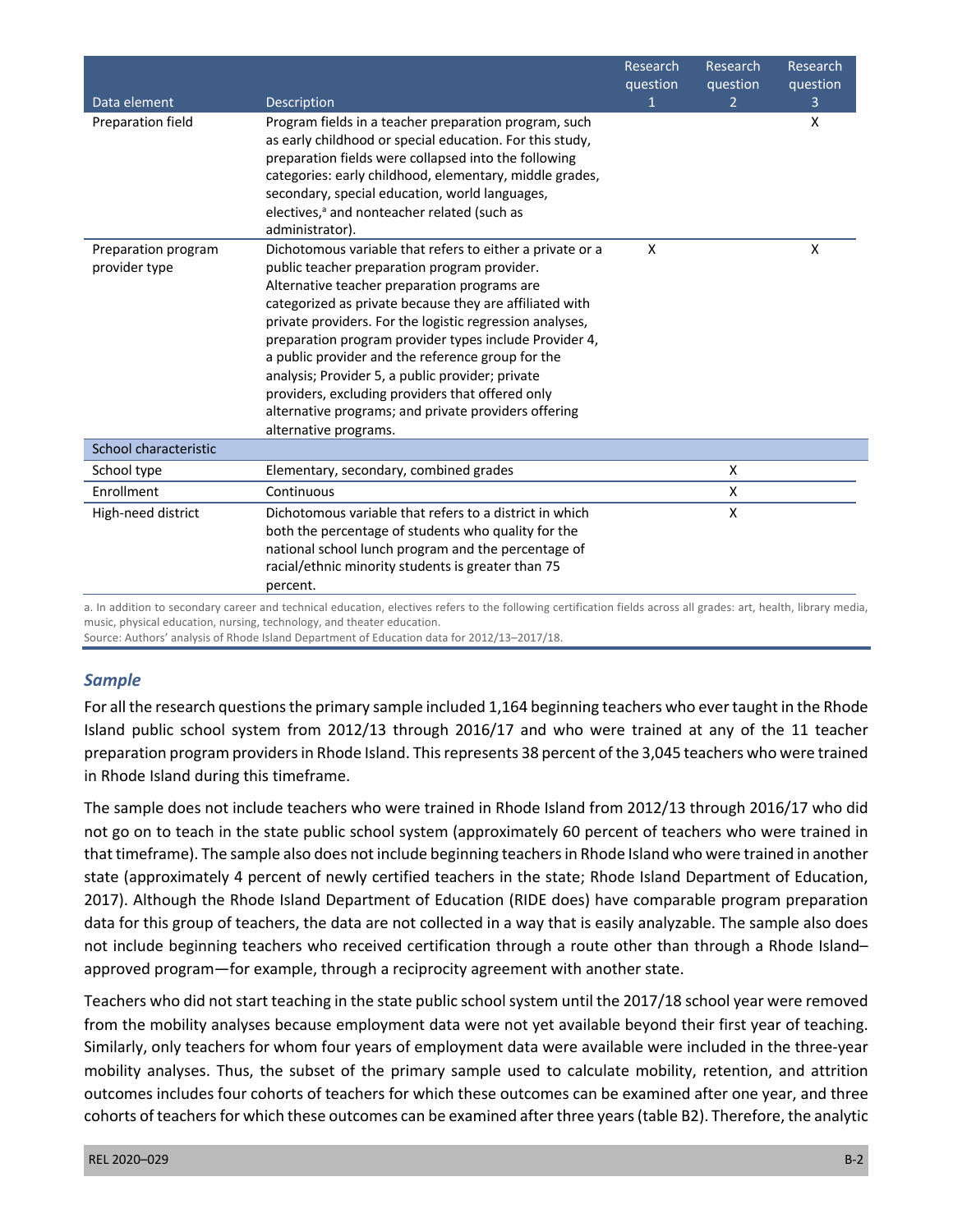sample size for mobility, retention, and attrition outcomes is 946 teachers after one year and 453 teachers after three years.

| Table B2. Overview of analysis period for each cohort of beginning teachers who were trained in Rhode Island, |  |
|---------------------------------------------------------------------------------------------------------------|--|
| 2012/13-2017/18                                                                                               |  |

| <b>Beginning</b> | Years outcome data are available |             | Number of teachers for whom<br>outcome data are available |             |  |
|------------------|----------------------------------|-------------|-----------------------------------------------------------|-------------|--|
| teacher cohort   | One year                         | Three years | One year                                                  | Three years |  |
| 1: 2012/13       | 2013/14                          | 2015/16     | 309                                                       | 256         |  |
| 2: 2013/14       | 2014/15                          | 2016/17     | 226                                                       | 155         |  |
| 3: 2014/15       | 2015/16                          | 2017/18     | 226                                                       | 42          |  |
| 4: 2015/16       | 2016/17                          |             | 169                                                       |             |  |
| 5:2016/17        | 2017/18                          |             | 16 <sup>a</sup>                                           |             |  |
| Sample size      |                                  |             | 946                                                       | 453         |  |

— is not available.

 Note: The years in which outcomes are available are the earliest years for which employment-based outcomes are available for teachers from each cohort. For example, teachers completing their training in 2012/13 could be employed in 2013/14. However, many teachers did not work in the Rhode Island public school system in the year immediately following program completion but rather gained employment two or more years later (see table D2 in appendix D). Outcome data for one year are available for teachers who taught for at least two years in the state, and three-year retention data are available for teachers who taught for at least four years in the state.

 a. This number represents teachers who were teaching during their preparation program. Outcome data are not available for the majority of teachers in this cohort because 2017/18 was their first year of employment. Therefore, outcomes for this cohort are analyzed only for teachers who were teaching during their year of preparation (2016/17).

Source: Authors' analysis of Rhode Island Department of Education data for 2012/13–2017/18.

#### *Methodology*

 *Data preparation.* With the exception of teacher certification fields, all teacher preparation program and employment-related characteristics (as presented in tables C1 and C2 in appendix C) reflect only the first program a teacher completed and the first school at which he or she taught. This made tables easier to understand and was required in some cases in order to have a reference data point for the regression analyses. For many characteristics, however, the first program provider was reflective of most characteristics of a teacher's subsequent program provider because teachers generally attended the same program provider for their multiple certifications. For example, background analyses revealed that nearly 30 percent of teachers were trained in more than one certification field, and in all but 10 cases they were trained at the same program provider for all certifications. In cases where training for the subsequent certifications was through a different program type from that of the first certification, the analysis reflects only the first certification and program type. Similarly, 51 teachers in the sample used more than one certification in their first year of teaching, but only the first position that appears in the RIDE dataset is reflected in the analysis of teacher mobility by certification field (see figure 3 in the main report). For calculating whether teachers were teaching in their certification field (research question 3), however, the constructed variable looked across all positions. So teachers who were teaching in a field in which they had a certification for at least one of their positions were considered a "yes" for that analysis.

 *Research question 1.* What percentages of beginning teachers moved to another school in the state public school system, stayed in their initial school, and left teaching in the state public school system after one year and after three years? Do the percentages differ by teacher preparation program provider, teacher preparation program type, teacher preparation field, or teacher certification field?

 For research question 1 the study team created a mobility variable that indicated whether a beginning teacher moved to another school in the state public school system (mover), stayed in his or her initial school (stayer), was no longer employed in the state public school system (leaver), or changed roles (role-changer). Less than 3 percent of beginning teachers who were trained in Rhode Island changed roles; to keep the results more concise, results for role-changers are not presented in the findings. Cohorts were pooled to produce mobility rates after one year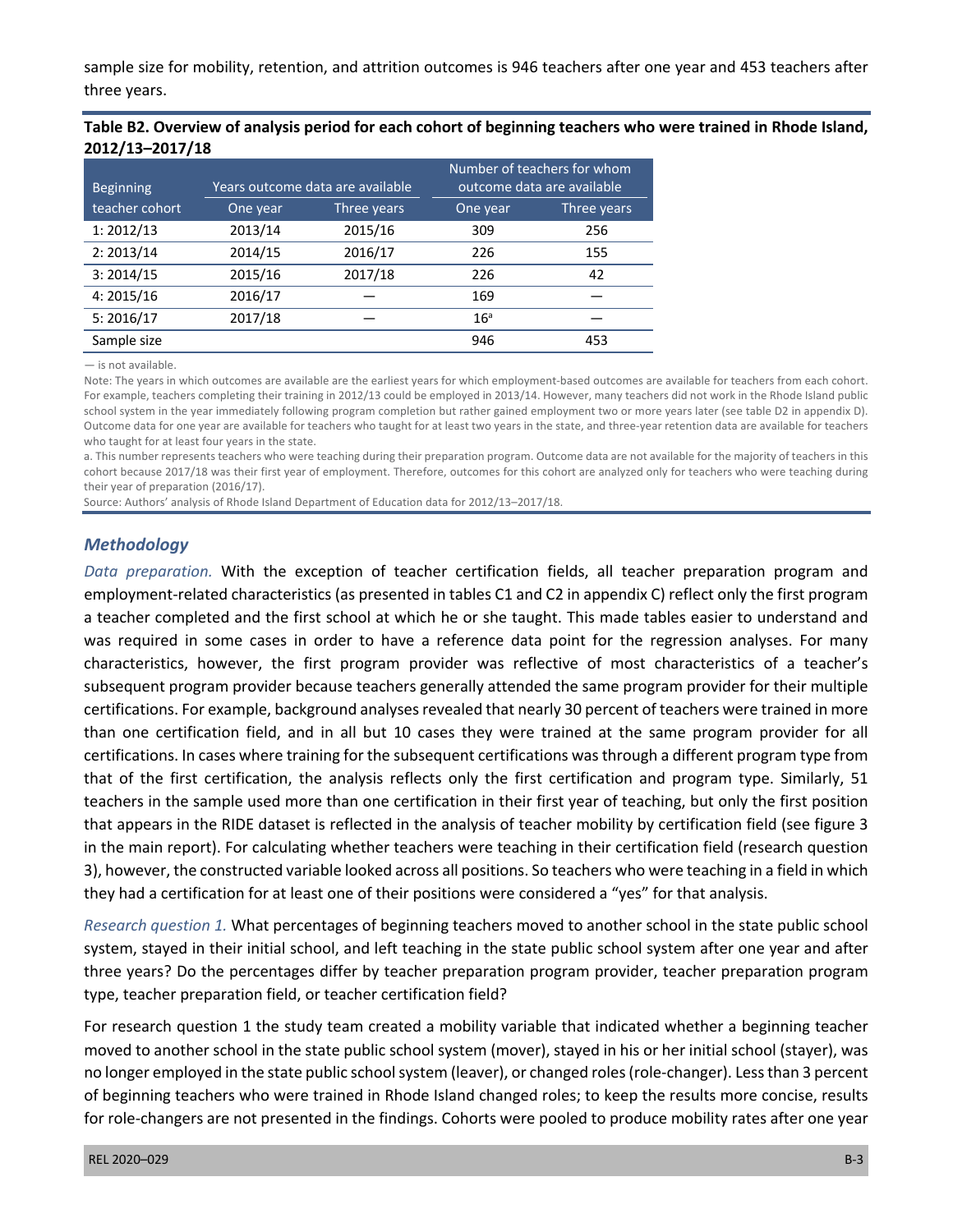and after three years of teaching in Rhode Island. These rates were calculated from October of the base year to October of the follow-up year because RIDE collects data on teacher placements every October. Descriptive tables and graphs were produced to provide the mobility rates disaggregated by teacher preparation program characteristics and by teacher characteristics (see tables C1 and C2 in appendix C and figures 2 and 3 in the main report). Tests of statistical significance were not performed to compare differences in retention, mobility, and attrition across teacher preparation fields because teachers can be prepared in more than one field.

 A series of Pearson chi-square tests was used to examine the significance of the association between the mobility provider and teacher characteristics. A significant Pearson chi-square statistic indicates a significant relationship between the mobility categories and the categorical variable. When a significant chi-square value was observed, the study team employed a *z*-test with a Bonferroni adjustment to the adjusted standardized residuals for the multiple comparisons made within each frequency table. The adjustment is calculated for each analysis by dividing *α* = .05 by the number of cells in the frequency table used for that analysis and finding the corresponding *z*-critical value. This *z*-critical value then becomes the metric to which adjusted standardized residuals are compared in order to highlight instances where actual cell counts deviated significantly from expected cell counts. Only those instances where the adjusted standardized residual was higher than the *z*-critical value are discussed in the category (that is, mover, stayer, leaver) and categorical variables such as the teacher preparation program findings.

 *Research question 2.* Is there a relationship between the teacher preparation program provider or program type in which a beginning teacher was trained and the teacher's likelihood of being retained in the state public school system?

system?<br>Data were first analyzed descriptively, producing estimated frequencies and percentages, as appropriate, for each variable. The study team used Spearman's rho to test for correlation between each of the explanatory and control variables. There is no absolute guidance on what level of correlation is too high to include both variables in the same regression. According to Hamilton (1990), correlations of  $\pm$  .5 are moderate and those of  $\pm$  .8 are strong. Two variables, central city locale and high-need district, had a moderately high negative correlation of –0.67; thus, only one of these was included in a model at a time.

The models included the variables in table B1. Logistic regression<sup>1</sup> was used to examine both of the outcome variables of interest: teacher retention after one year and after three years (research question 2) and employment in the teacher's certification field (research question 3). Each outcome was analyzed separately using logistic regression. Logistic regression results are presented in tables C3, C4, and C8 in appendix C. The logistic regression model can be summarized as:

$$
ln\left(\frac{D_i}{1 - D_i}\right) = \beta_0 + \beta_1 X_{1i} + \beta_2 X_{2i} ... + \beta_k X_{ki}
$$

where *D<sub>i</sub>* is a dummy variable for which 1 = outcome of interest (teacher retained in a school after one year/three years, teacher is employed in the field in which he or she had a certification, or teacher is teaching in a high-need district) and 0 = teacher was not retained in the school after one year/three years, teacher was not employed in the field in which he or she had a certification, or teacher did not work in a high-need district;  $\beta_0$  is a constant term;  $\beta_1-\beta_k$  are the coefficients for the explanatory and control variables; and  $X_{1i}-X_{ki}$  are the values of the explanatory and control variables for each variable and each observation. An odds ratio of less than 1 indicates j

 1. Logistic regression is an analysis method used when the outcome variable is binary (that is, one of two outcomes)—for example, remained in teaching or left. It is used to describe the relationship between one binary outcome variable and the independent variable or variables of interest. In this study logistic regression was used to examine teacher preparation program characteristics and their association with the likelihood of a teacher staying in the same school or moving to another school in the state public school system.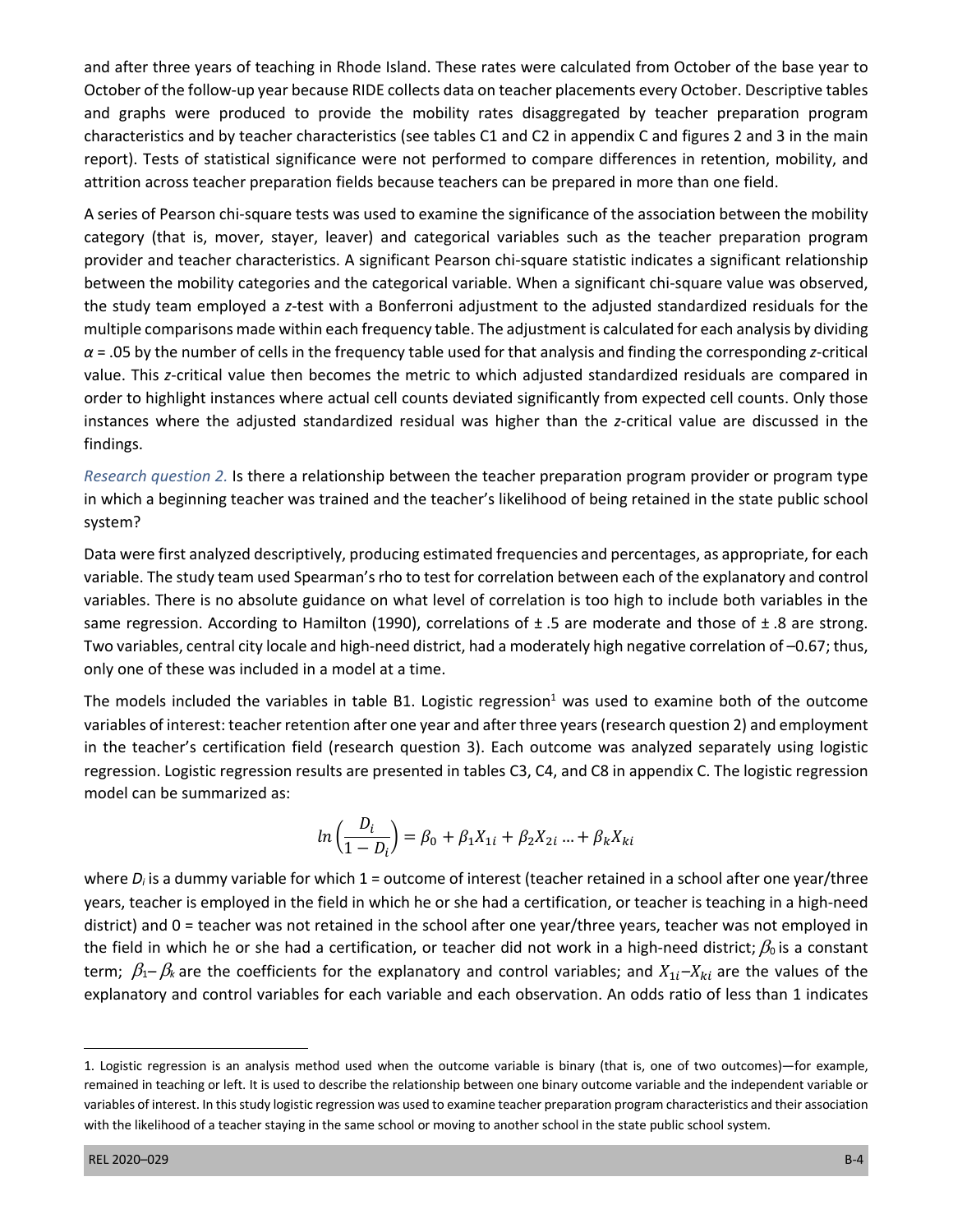that the outcome is less likely, an odds ratio of 1 indicates an equal likelihood of the outcome, and an odds ratio of more than 1 indicates that the outcome is more likely. An odds ratio of 0 can be a statistically significant finding.

 In addition to examining the significance of the overall model, the study team ran two goodness-of fit-tests after each logistic regression to assess the fit and quality of the models: the Hosmer-Lemeshow chi-square and the Pearson chi-square.

 *Research question 3.* Are beginning teachers prepared in Rhode Island teaching in the fields in which they were prepared, regardless of their mobility?

prepared, regardless of their mobility?<br>To answer research question 3,<sup>2</sup> which concerns out-of-field teaching, the study team calculated the percentage of beginning teachers who were trained in Rhode Island who were working in their certification field and the percentage who were working outside that field. The percentages were calculated across cohorts to examine whether the percentages were consistent or differed over time—specifically, after one or three years. The percentages were then disaggregated by the field in which the teacher taught in his or her first teaching position.

 The study team then conducted chi-square analyses for the outcome of a teaching position in the field in which the teacher was certified. The analyses were used to examine whether there were statistically significant differences in the outcome by preparation program providers and program types and by teacher certification. As in the analyses for research question 1, Bonferroni adjustments were used, and only instances where the adjusted standardized residual was higher than the *z*-critical value are discussed in the summary of findings. As mentioned in the section above, logistic regression was used to address this question.

 The study team collapsed more than 100 preparation fields into overarching categories, including early childhood, grade teachers were omitted from these analyses because the information needed to accurately compare these teachers with their fields of preparation was incomplete. Specifically, a teacher in Rhode Island can be certified to teach in middle school grades through a middle grades certification, an elementary school extension, or a secondary school extension. Because of the overlap, the results led to underestimation of the percentage of out- of-field middle school teachers. elementary, middle grades, secondary, special education, and electives (see table B1 for the complete list). Middle

#### *References*

Hamilton, L. C. (1990). *Modern data analysis: A first course in applied statistics.* Brooks/Cole Publishing Company.

 Rhode Island Department of Education. (2017). *Regulations governing the certification of educators in Rhode Island.*  Certification/Cert-main-page/Regulations-Governing-the-Certifcation-of-Educators-in-Rhode-Island.pdf. [http://www.ride.ri.gov/Portals/0/Uploads/Documents/Teachers-and-Administrators-Excellent-Educators/Educator-](http://www.ride.ri.gov/Portals/0/Uploads/Documents/Teachers-and-Administrators-Excellent-Educators/Educator)[Certification/Cert-main-page/Regulations-Governing-the-Certifcation-of-Educators-in-Rhode-Island.pdf](http://www.ride.ri.gov/Portals/0/Uploads/Documents/Teachers-and-Administrators-Excellent-Educators/Educator-Certification/Cert-main-page/Regulations-Governing-the-Certifcation-of-Educators-in-Rhode-Island.pdf).<br>2. Research question 3 is not discussed in the main report or the corresponding brief and snapshot. The results are disc

<sup>2.</sup> Research question 3 is not discussed in the main report or the corresponding brief and snapshot. The results are discussed in a separate infographic, which is available at https://go.usa.gov/xG47Y</u>. However, tables C5–C8 in appendix C reflect the analysis for research question 3.

REL 2020–029 B-5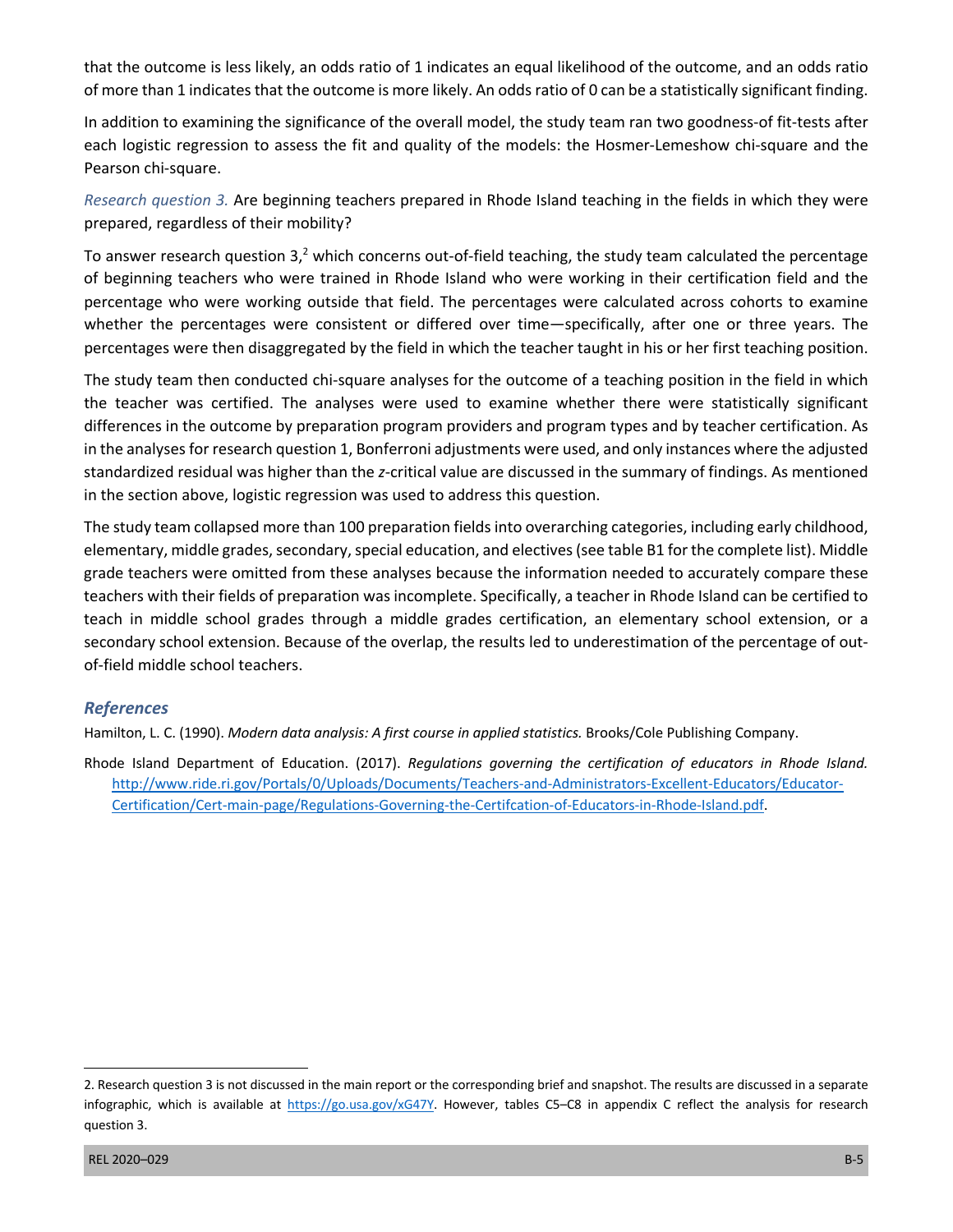## **Appendix C. Supporting analyses**

 Tables C1–C4 support the figures and narrative in the findings section of the main report. Tables C5–C8 relate to research question 3, whose results are discussed in a separate infographic, which is available at [https://go.usa.gov/xG47Y.](https://go.usa.gov/xG47Y)

#### **Table C1. One- and three-year mobility, retention, and attrition rates of beginning teachers who were trained in Rhode Island and who taught in the state public school system for at least one year, by program provider, program provider type, and program type, 2012/13–2017/18**

|                                                | ין ליייי יוסי יין ייייי י<br>Sample size |              | Mover<br><b>Stayer</b> |              |              | Leaver       |              | Role changer |              |              |
|------------------------------------------------|------------------------------------------|--------------|------------------------|--------------|--------------|--------------|--------------|--------------|--------------|--------------|
|                                                | One                                      | <b>Three</b> | One                    | <b>Three</b> | One          | <b>Three</b> | One          | <b>Three</b> | One          | <b>Three</b> |
|                                                | year                                     | year         | year                   | year         | year         | year         | year         | year         | year         | year         |
| Category                                       | Number                                   | Number       | Percent                | Percent      | Percent      | Percent      | Percent      | Percent      | Percent      | Percent      |
| Overall sample                                 | 946                                      | 453          | 22.7                   | 34.0         | 62.2         | 31.4         | 14.5         | 33.8         | 0.6          | 0.9          |
| Excluding                                      | 830                                      | 360          | 25.0                   | 40.0         | 59.4         | 35.0         | 14.8         | 23.9         | 0.7          | 1.1          |
| teachers who                                   |                                          |              |                        |              |              |              |              |              |              |              |
| were trained in                                |                                          |              |                        |              |              |              |              |              |              |              |
| alternative                                    |                                          |              |                        |              |              |              |              |              |              |              |
| programs                                       |                                          |              |                        |              |              |              |              |              |              |              |
| Preparation program provider <sup>a,b</sup>    |                                          |              |                        |              |              |              |              |              |              |              |
| Provider 1                                     | 37                                       | 14           | 16.2                   | 14.3         | 73.0         | 57.1         | 10.8         | 28.6         | 0            | 0            |
| Provider 2                                     | 23                                       | 15           | 17.4                   | 46.7         | 73.9         | 40.0         | 8.7          | 13.3         | 0            | 0            |
| Provider 3                                     | 78                                       | 39           | 24.4                   | 30.7         | 59.0         | 38.5         | 12.8         | 28.2         | 3.9          | 2.6          |
| Provider 4                                     | 391                                      | 160          | 25.3                   | 41.3         | 59.9         | 36.3         | 14.6         | 21.3         | 0.3          | 1.3          |
| Provider 5                                     | 222                                      | 103          | 27.5                   | 43.7         | 55.9         | 29.1         | 16.7         | 27.2         | 0            | 0            |
| Provider 6                                     | $\mathsf{c}$                             | $\mathsf{c}$ | $\mathsf{c}$           | $\mathsf{c}$ | $\mathsf{c}$ | $\mathsf{c}$ | $\mathsf{c}$ | $\mathsf{c}$ | $\mathsf{c}$ | $\mathsf{c}$ |
| Provider 7                                     | 23                                       | 10           | 13.0                   | 56.7         | 65.2         | 40.0         | 21.7         | 30.0         | 0            | 0            |
| Provider 8                                     | 48                                       | 15           | 31.3                   | 26.7         | 54.2         | 26.7         | 12.5         | 20.0         | 2.1          | 0            |
| Provider 9                                     | $\mathsf{c}$                             | $\mathbf{c}$ | $\mathbf{c}$           | $\mathbf{c}$ | $\mathsf{c}$ | $\mathbf{c}$ | $\mathbf{c}$ | $\epsilon$   | $\mathsf{c}$ | $\mathsf{c}$ |
| Provider 10                                    | 15                                       | 15           | 13.4                   | 40           | 66.7         | 26.7         | 20.0         | 33.3         | 0            | 0            |
| Provider 11                                    | 101                                      | 78           | 5.0                    | 5.2          | 84.2         | 15.4         | 10.9         | 79.5         | 0            | 0            |
| Preparation program provider type <sup>d</sup> |                                          |              |                        |              |              |              |              |              |              |              |
| Private                                        | 333                                      | 190          | 16.5                   | 22.7         | 69.1         | 28.4         | 12.9         | 47.9         | 1.5          | 1.1          |
| Public                                         | 613                                      | 263          | 26.2                   | 42.2         | 58.4         | 33.5         | 15.3         | 23.6         | 0.2          | 0.8          |
| Preparation program type <sup>e</sup>          |                                          |              |                        |              |              |              |              |              |              |              |
| Undergraduate                                  | 541                                      | 243          | 27.6                   | 42.4         | 58.6         | 36.6         | 13.7         | 20.6         | 0.2          | 0.4          |
| Private                                        | 89                                       | 34           | 23.6                   | 44.1         | 59.6         | 41.2         | 15.7         | 14.7         | 1.1          | 0.0          |
| Public                                         | 452                                      | 209          | 28.3                   | 42.1         | 58.4         | 35.9         | 13.3         | 21.5         | 0            | 0.5          |
| Graduate                                       | 237                                      | 92           | 19.4                   | 35.9         | 59.9         | 31.5         | 19.0         | 30.4         | 1.7          | 2.2          |
| Private                                        | 82                                       | 38           | 17.1                   | 26.3         | 65.9         | 42.1         | 13.4         | 29.0         | 3.7          | 2.6          |
| Public                                         | 155                                      | 54           | 20.7                   | 42.6         | 56.8         | 24.1         | 21.9         | 31.5         | 0.7          | 1.9          |
| Nondegree                                      | 52                                       | 25           | 25.0                   | 32.0         | 65.4         | 32.0         | 7.7          | 32.0         | 1.9          | 4.0          |
| Alternative                                    | 116                                      | 93           | 6.0                    | 10.8         | 81.9         | 17.2         | 12.1         | 72.0         | 0            | $\pmb{0}$    |

 a. Providers 4 and 5 are public providers, and the rest are private providers. Providers 9, 10, and 11 are private providers of the alternative program type. b. The overall chi-square test of equality of distributions of mobility patterns between preparation program providers was statistically significant at *p* < .05 after one year (chi-square = 135.3) and after three years (chi-square = 162.0). In the examination of differences between providers, only Provider 11, which offers the largest alternative program, was significantly different from the others in the percentage of stayers, movers, and leavers.

c. Data have been suppressed to protect privacy because of the small number or percentage of subjects in the cell.

 d. The overall chi-square test of equality of distributions of mobility patterns between public and private providers was statistically significant at *p* < .05 after one year (chi-square = 19.6) and after three years (chi-square = 32.8). However, the differences were not significant after three years when teachers who were trained in alternative programs were removed (chi-square = 3.07).

 e. The overall chi-square test of equality of distributions of mobility patterns between preparation program types was statistically significant at *p* < .05 after one year (chi-square = 43.3) and after three years (chi-square = 87.1).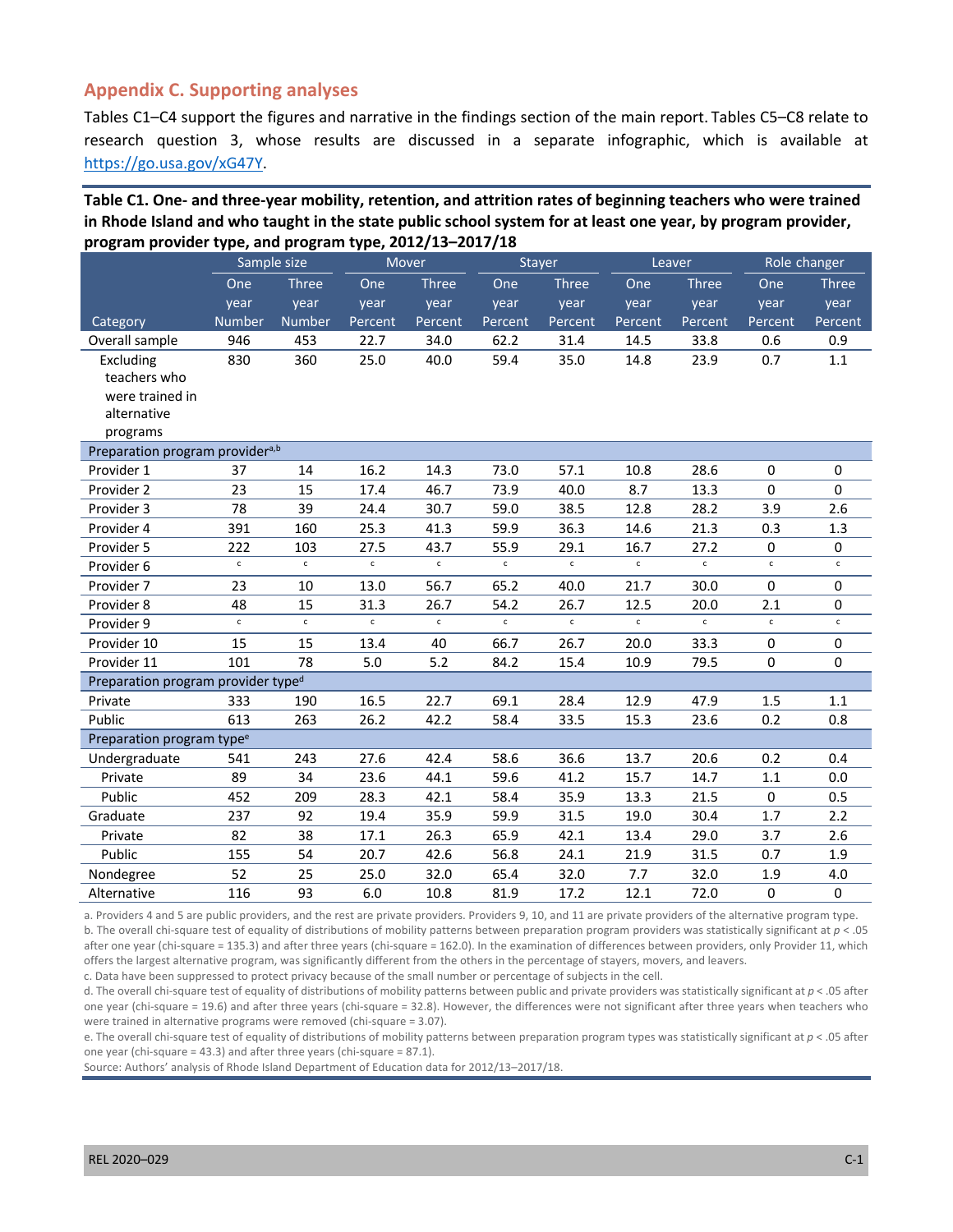**Table C2. One- and three-year mobility, retention, and attrition rates of beginning teachers who were trained in Rhode Island and who taught in the state public school system for at least one year, by teacher preparation field and certification field, 2012/13–2017/18** 

|                                                                                | Sample size    |                | Mover        |              | <b>Stayer</b> |              | Leaver  |              |
|--------------------------------------------------------------------------------|----------------|----------------|--------------|--------------|---------------|--------------|---------|--------------|
|                                                                                | One            | <b>Three</b>   | One          | <b>Three</b> | One           | <b>Three</b> | One     | <b>Three</b> |
|                                                                                | year           | year           | year         | year         | year          | year         | year    | year         |
| Category                                                                       | <b>Number</b>  | <b>Number</b>  | Percent      | Percent      | Percent       | Percent      | Percent | Percent      |
| Preparation field <sup>a</sup>                                                 |                |                |              |              |               |              |         |              |
| Early childhood                                                                | 47             | 18             | 12.8         | 33.3         | 83.0          | 55.6         | 4.3     | 11.1         |
| Elementary                                                                     | 342            | 144            | 26.9         | 38.0         | 59.4          | 27.1         | 13.7    | 34.7         |
| Excluding teachers who were<br>trained in alternative<br>programs <sup>b</sup> | 299            | 114            | 29.4         | 46.4         | 56.5          | 31.6         | 14.1    | 21.9         |
| Middle grades                                                                  | 92             | 54             | 21.7         | 38.1         | 65.2          | 35.2         | 13.0    | 29.6         |
| Secondary                                                                      | 318            | 180            | 18.2         | 22.3         | 68.9          | 32.2         | 12.6    | 41.1         |
| Excluding teachers who were<br>trained in alternative<br>programsb,c           | 245            | 117            | 22.5         | 30.3         | 64.5          | 38.5         | 12.7    | 27.4         |
| Special education                                                              | 270            | 130            | 27.4         | 53.0         | 61.9          | 36.2         | 10.4    | 18.5         |
| World languages                                                                | 19             | d              | 15.8         | d            | 47.4          | $\sf d$      | 36.8    | $\mathsf{d}$ |
| Electives                                                                      | 118            | 50             | 25.4         | 38.0         | 55.1          | 34.0         | 19.5    | 28.0         |
| Nonteachers (for example,<br>building administrators)                          | $\overline{d}$ | $\overline{d}$ | ď            | d            | $\mathsf{d}$  | $\mathbf{p}$ | d       | $\mathbf{d}$ |
| Certification field <sup>e</sup>                                               |                |                |              |              |               |              |         |              |
| Early childhood                                                                | 42             | 16             | 11.9         | 25.0         | 11.9          | 62.5         | 4.8     | 12.5         |
| Elementary                                                                     | 206            | 98             | 28.7         | 36.7         | 28.7          | 22.5         | 18.9    | 40.8         |
| Excluding teachers who were<br>trained in alternative<br>programsb,e           | 177            | 78             | 32.3         | 44.9         | 32.3          | 25.6         | 20.3    | 29.5         |
| Middle grades                                                                  | 80             | 38             | 21.3         | 39.5         | 21.3          | 18.4         | 11.3    | 39.5         |
| Secondary                                                                      | 227            | 124            | 16.8         | 21.8         | 16.8          | 34.7         | 12.3    | 42.7         |
| Excluding teachers who were<br>trained in alternative<br>programsb             | 178            | 80             | 20.8         | 27.6         | 20.8          | 42.5         | 12.9    | 28.8         |
| Special education                                                              | 194            | 87             | 26.3         | 43.6         | 26.3          | 32.2         | 11.3    | 21.8         |
| World languages                                                                | 21             | d              | 14.3         | d            | 14.3          | d            | 33.3    | $\mathsf d$  |
| ESL/bilingual/dual language                                                    | 44             | 25             | 20.4         | 36.0         | 20.4          | 32.0         | 6.8     | 32.0         |
| Electives                                                                      | 118            | 51             | 26.3         | 39.2         | 26.3          | 33.3         | 18.6    | 27.5         |
| Nonteachers (for example,<br>building administrators)                          | $\mathsf{d}$   | $\mathsf{d}$   | $\mathsf{d}$ | d            | $\mathsf{d}$  | d            | d       | $\mathsf{d}$ |

ESL is English as a second language.

Note: Percentages for role-changers are not displayed to protect privacy because of the small percentage of subjects in the cell.

 a. The overall chi-square test of equality of distributions of mobility patterns between teachers in different preparation fields was statistically significant at *p* < .05 after one year (chi-square = 56.2) and after three years (chi-square = 41.7).

 b. Statistics for teachers who were trained in alternative programs could be provided only for elementary and secondary because these are the only two fields in which alternative programs train and certify teachers.

 c. After teachers who were trained in alternative programs were removed, the overall chi-square test of equality of distributions of mobility patterns between teachers in different preparation fields was statistically significant at *p* < .05 after one year (chi-square = 55.2) but not after three years (chi-square = 30.3). d. Data have been suppressed to protect privacy because of the small number or percentage of subjects in the cell.

 e. Statistical tests examining differences in the mobility, retention, and attrition rates by teacher certification fields could not be conducted because teachers could be certified in multiple fields.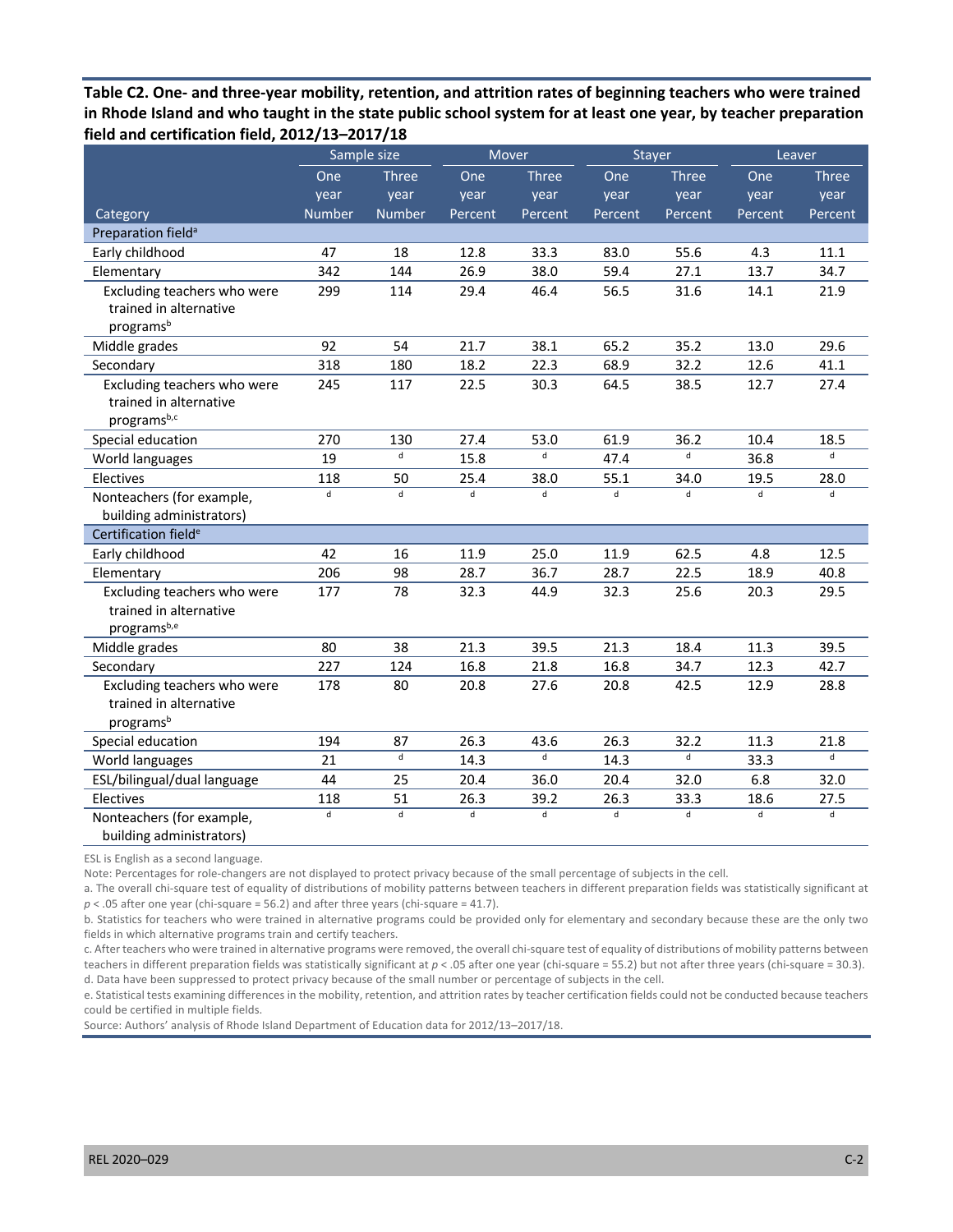**Table C3. Logistic regression results for retention in teachers' initial school among beginning teachers who were trained in Rhode Island and who taught in the state public school system for at least one year, after one year, 2012/13–2017/18** 

|                                                             |             |            | Standard    |              |
|-------------------------------------------------------------|-------------|------------|-------------|--------------|
|                                                             |             |            | error of    | Significance |
| Variable                                                    | Coefficient | Odds ratio | coefficient | $(\rho)$     |
| Constant                                                    | 1.32        | 3.73       | 0.68        | $0.05*$      |
| Independent variable                                        |             |            |             |              |
| Using certificate in field in which prepared                | $-0.08$     | 0.92       | 0.23        | 0.73         |
| Teacher demographic characteristic                          |             |            |             |              |
| Not White (compared with White)                             | $-0.19$     | 0.83       | 0.33        | 0.58         |
| Race not reported (compared with White)                     | 0.13        | 1.13       | 0.41        | 0.75         |
| Not Hispanic/Latino (compared with Hispanic/Latino)         | $-0.74$     | 0.48       | 0.55        | 0.18         |
| Race/ethnicity not reported (compared with Hispanic/Latino) | $-0.91$     | 0.40       | 0.54        | 0.09         |
| Male (compared with female)                                 | $-0.01$     | 0.99       | 0.18        | 0.95         |
| Gender/sex not reported (compared with female)              | $-0.82$     | 0.44       | 0.56        | 0.15         |
| Preparation program provider type <sup>a</sup>              |             |            |             |              |
| Provider 5 (compared with Provider 4)                       | $-0.20$     | 0.82       | 0.19        | 0.29         |
| Private providers (compared with Provider 4)                | 0.03        | 1.03       | 0.19        | 0.14         |
| Alternative programs (compared with Provider 4)             | 0.87        | 2.41       | 0.29        | $0.002***$   |
| School characteristic                                       |             |            |             |              |
| High-need school <sup>b</sup>                               | 0.38        | 1.47       | 0.18        | $0.04*$      |
| School enrollment                                           | 0.00        | 1.00       | 0.00        | 0.56         |
| Secondary school (compared with elementary school)          | 0.26        | 1.29       | 0.19        | 0.17         |
| Combined grades (compared with elementary school)           | 0.14        | 1.15       | 0.30        | 0.64         |

\* Significant at *p* < .05; \*\*\* significant at *p* < .001.

 Note: *n* = 841. Overall model is significant with a Wald chi-square (14)= 42.81, *p* < 0.00. Goodness-of-fit tests: Hosmer & Lemeshow chi-square (8) = 8.37, prob > chi-square = 0.21; Pearson chi-square (790) = 819.15, prob > chi-square = 0.13.

 a. For the logistic regression analyses, preparation program provider types include Provider 4, a public provider and the reference group for the analysis; Provider 5, a public provider; private providers, excluding providers that offered only alternative programs; and private providers offering alternative programs.

 b. A school or district in which the percentage of students eligible for the national school lunch program and the percentage of racial/ethnic minority students are both greater than 75 percent.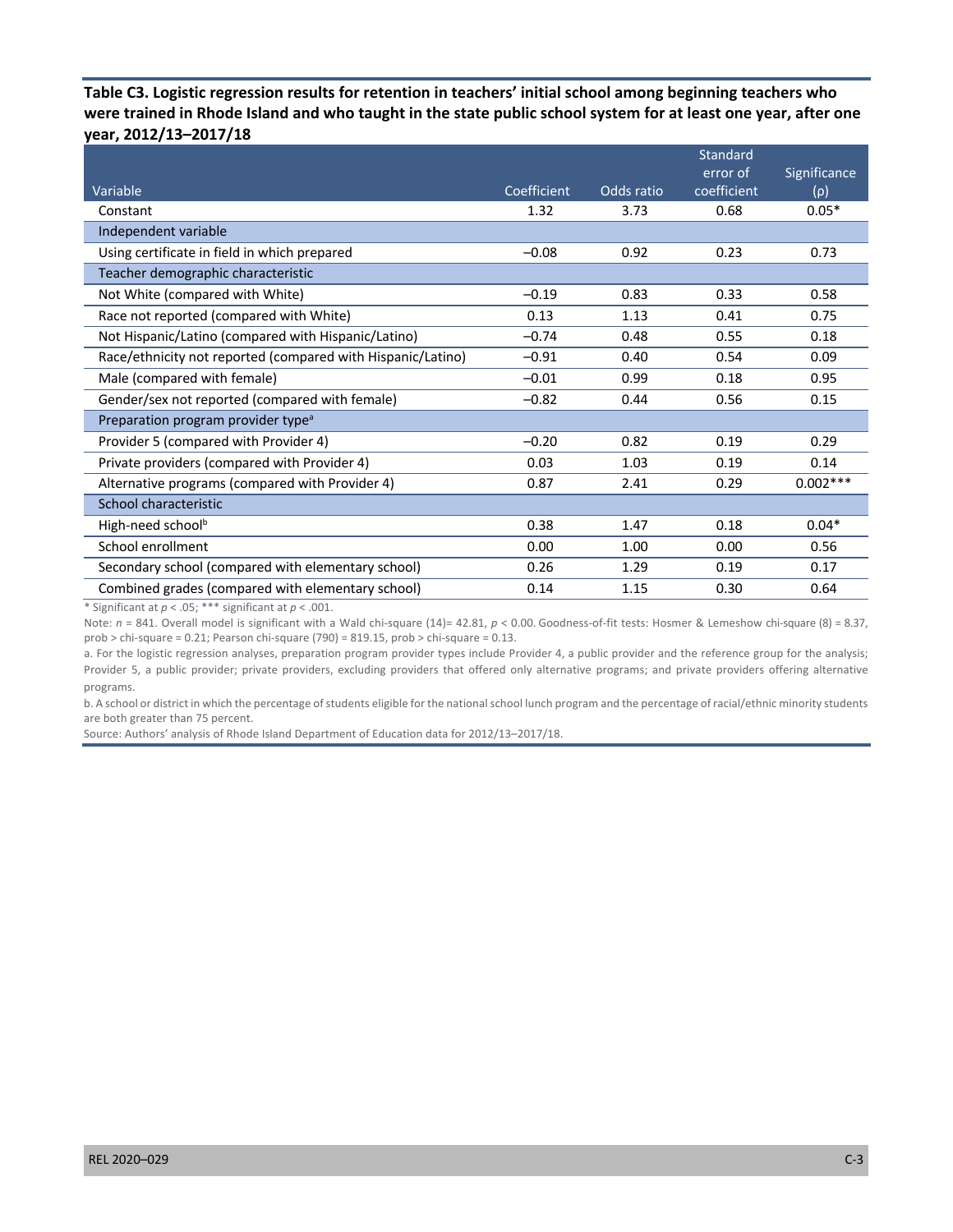**Table C4. Logistic regression results for retention in teachers' initial school among beginning teachers who three years, by school, teacher, and preparation program characteristics,2012/13–2017/18 were trained in Rhode Island and who taught in the state public school system for at least one year, after** 

|                                                        |             |            | Standard    |              |
|--------------------------------------------------------|-------------|------------|-------------|--------------|
|                                                        |             |            | error of    | Significance |
| Variable                                               | Coefficient | Odds ratio | coefficient | $(\rho)$     |
| Constant                                               | $-0.54$     | 0.58       | 0.30        | 0.28         |
| Independent variable                                   |             |            |             |              |
| Using certificate in field in which prepared           | $-0.21$     | 0.81       | 0.30        | 0.58         |
| Teacher demographic characteristic                     |             |            |             |              |
| Not White (compared with White)                        | 0.88        | 2.42       | 1.14        | 0.06         |
| Race not reported (compared with White)                | 0.75        | 2.12       | 0.84        | 0.06         |
| Not Hispanic/Latino (compared with Hispanic/Latino)    | $-0.10$     | 0.91       | 0.49        | 0.85         |
| Ethnicity not reported (compared with Hispanic/Latino) | $-0.08$     | 0.93       | 0.22        | 0.76         |
| Male (compared with female)                            | $-0.28$     | 0.76       | 0.22        | 0.33         |
| Gender/sex not reported (compared with female)         | 0.22        | 1.25       | 1.02        | 0.78         |
| Preparation program provider type <sup>a</sup>         |             |            |             |              |
| Provider 5 (compared with Provider 4)                  | $-0.28$     | 0.75       | 0.23        | 0.36         |
| Private providers (compared with Provider 4)           | 0.12        | 1.13       | 0.31        | 0.66         |
| Alternative programs (compared with Provider 4)        | $-1.30$     | 0.27       | 0.11        | $0.00**$     |
| School characteristic                                  |             |            |             |              |
| High-need school <sup>b</sup>                          | $-0.01$     | 0.98       | 0.31        | 0.96         |
| School enrollment                                      | 0.00        | 1.00       | 0.00        | 0.49         |
| Secondary school (compared with elementary school)     | 0.09        | 1.09       | 0.34        | 0.79         |
| Combined grades (compared with elementary school)      | $-0.14$     | 0.86       | 0.61        | 0.83         |

\*\* Significant at *p* < .01.

 Note: *n* = 389. Overall model is significant with a Wald chi-square (14)= 21.75, *p* < 0.08. Goodness-of-fit tests: Hosmer & Lemeshow chi-square (8) = 9.36, prob > chi-square = 0.31; Pearson chi-square (356) = 378.77, prob > chi-square = 0.19.

 a. For the logistic regression analyses, preparation program provider types include Provider 4, a public provider and the reference group for the analysis; Provider 5, a public provider; private providers, excluding providers that offered only alternative programs; and private providers offering alternative programs.

 b. A school or district in which the percentage of students eligible for the national school lunch program and the percentage of racial/ethnic minority students are both greater than 75 percent.

Source: Authors' analysis of Rhode Island Department of Education data for 2012/13–2017/18.

## **Table C5. Alignment between teachers' preparation fields and teaching fields for beginning teachers who their first and third years of teaching, by first year of teaching cohort, 2012/13–2017/18 were trained in Rhode Island and who taught in the state public school system for at least one year during**

| First year<br>teachers<br>First year of |               |               | Teachers teaching in preparation<br>field during first year of teaching |               | Teachers teaching in preparation<br>field during third year of teaching |         |
|-----------------------------------------|---------------|---------------|-------------------------------------------------------------------------|---------------|-------------------------------------------------------------------------|---------|
| teaching cohort                         | <b>Number</b> | <b>Number</b> | Percent                                                                 | <b>Number</b> | <b>Number</b>                                                           | Percent |
| Overall                                 | 1,064         | 932           | 87.6                                                                    | 469           | 423                                                                     | 90.1    |
| 2012/13                                 | 54            | 49            | 90.7                                                                    | 30            | 26                                                                      | 86.7    |
| 2013/14                                 | 157           | 137           | 87.3                                                                    | 119           | 104                                                                     | 87.4    |
| 2014/15                                 | 204           | 170           | 83.3                                                                    | 154           | 139                                                                     | 90.3    |
| 2015/16                                 | 225           | 198           | 88.0                                                                    | 166           | 154                                                                     | 92.8    |
| 2016/17                                 | 226           | 204           | 90.3                                                                    |               |                                                                         |         |
| 2017/18                                 | 198           | 174           | 87.9                                                                    |               |                                                                         |         |

— is not available because teachers had not reached their third year of teaching at the time of this analysis.

 Note: Middle grade teachers were omitted from these analyses because the information needed to accurately compare these teachers with their fields of preparation was incomplete. Specifically, a teacher in Rhode Island can be certified to teach in middle school grades through a middle grades certification, an elementary extension, or a secondary extension. Because of the overlap, the results led to underestimation of the percentage of out-of-field middle grade teachers.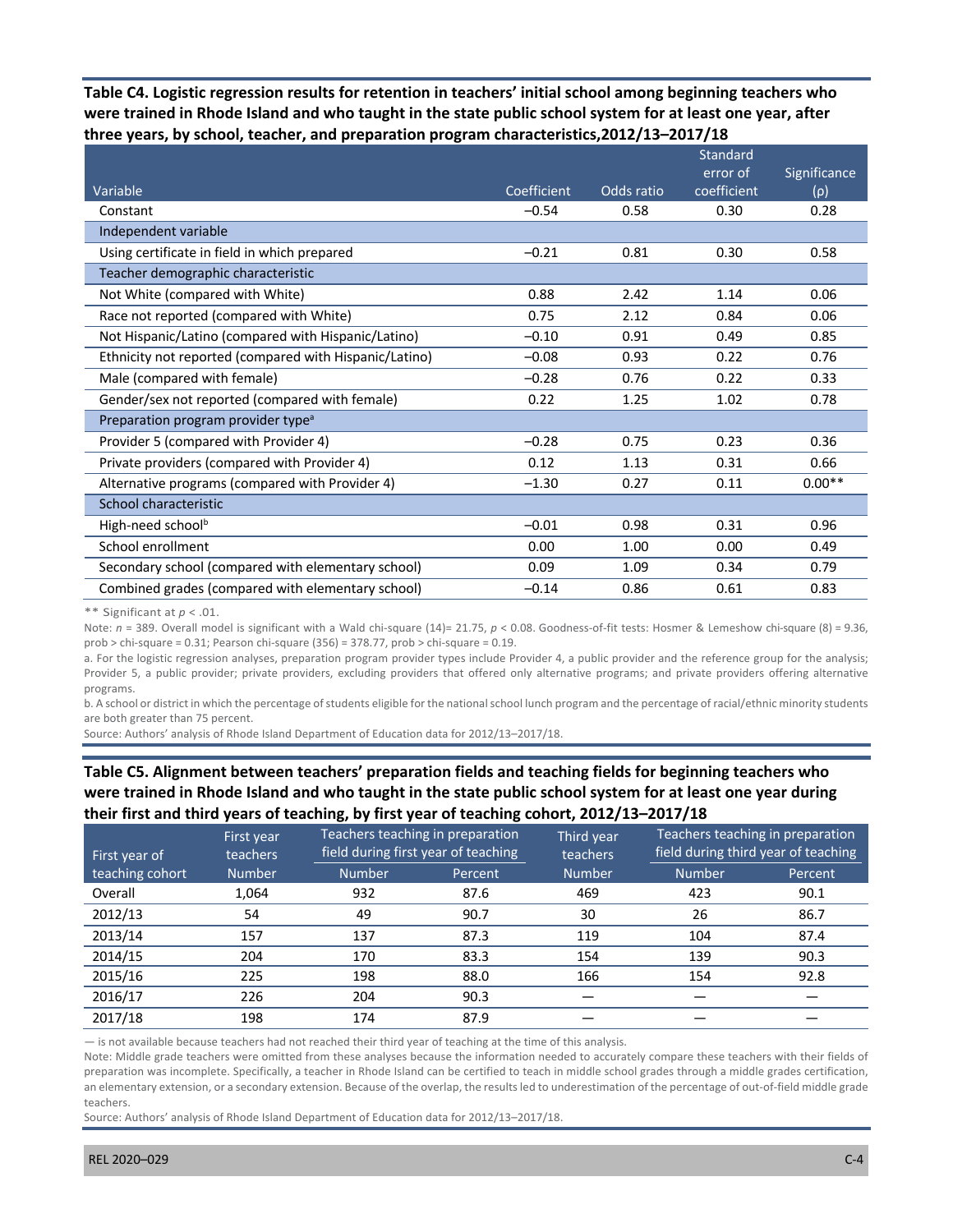## **system for at least one year and alignment of teachers' certification field with their preparation field, by Table C6. Beginning teachers who were trained in Rhode Island and who taught in the state public school certification field, 2012/13–2017/18**

|                                                    | Frequency of teachers in first<br>teaching position |                      |               | Alignment of certification field<br>with preparation field   |
|----------------------------------------------------|-----------------------------------------------------|----------------------|---------------|--------------------------------------------------------------|
| <b>Certification field</b>                         | <b>Number</b>                                       | Percent <sup>a</sup> | <b>Number</b> | Percent of<br>certification in<br>first teaching<br>position |
| Early childhood                                    | 59                                                  | 5.1                  | 49            | 83.1                                                         |
| Elementary                                         | 264                                                 | 22.7                 | 239           | 90.5                                                         |
| Middle grades                                      | 100                                                 | 8.6                  | b             | b                                                            |
| Secondary                                          | 268                                                 | 23.0                 | 264           | 98.5                                                         |
| Special education                                  | 231                                                 | 19.9                 | 212           | 91.8                                                         |
| World languages                                    | 26                                                  | 2.2                  | 23            | 88.5                                                         |
| Electives                                          | 150                                                 | 12.9                 | 145           | 96.7                                                         |
| Nonteachers (for example, building administrators) | 12                                                  | 1.0                  | 0             | 0                                                            |

Note:  $n = 1,110$ . This table shows the number of teachers using a particular certification in their first teaching position. It also compares the alignment of their certification with their field of preparation. The overall chi-square test of equality of distributions of certification alignment patterns between field of certification in use was statistically significant at  $p < .05$  (chi-square = 520.3).

 a. Percentages do not sum to 100 because teachers working in a certification related to English as a second language or dual-language instruction are omitted. No teacher preparation programs in Rhode Island offered formal training in this certification field from 2012/13 through 2016/17.

 b. Rates could not be calculated for middle grades certification because the information needed to accurately compare these teachers with their fields of preparation was not available due to the overlap of the certificates used to teach in the middle grades. Specifically, a teacher can be certified to teach in the middle grades using a middle grades certificate, an elementary extension, or a secondary extension.

Source: Authors' analysis of Rhode Island Department of Education data for 2012/13–2017/18.

## **system for at least one year whose certification field aligned with their preparation field, by program Table C7. Beginning teachers who were trained in Rhode Island and who taught in the state public school provider, program provider type, and program type, 2012/13–2017/18**

|                                   | Frequency of teachers      |               | Certification field aligned with preparation field |
|-----------------------------------|----------------------------|---------------|----------------------------------------------------|
| Category                          | in first teaching position | <b>Number</b> | Percent                                            |
| Preparation program provider      |                            |               |                                                    |
| Provider 1                        | 45                         | 43            | 95.6                                               |
| Provider 2                        | 24                         | 23            | 95.8                                               |
| Provider 3                        | 95                         | 86            | 90.5                                               |
| Provider 4                        | 463                        | 398           | 86.0                                               |
| Provider 5                        | 237                        | 211           | 89.0                                               |
| Provider 6                        | a                          | a             | a                                                  |
| Provider 7                        | 29                         | 24            | 82.8                                               |
| Provider 8                        | 56                         | 53            | 94.6                                               |
| Provider 9                        | a                          | a             | a                                                  |
| Provider 10                       | 14                         | 12            | 85.7                                               |
| Provider 11                       | 92                         | 75            | 81.5                                               |
| Preparation program provider type |                            |               |                                                    |
| Private                           | 364                        | 323           | 88.7                                               |
| Public                            | 700                        | 609           | 87.0                                               |
| Preparation program type          |                            |               |                                                    |
| Undergraduate                     | 631                        | 559           | 88.6                                               |
| Graduate                          | 265                        | 227           | 85.7                                               |
| Nondegree                         | 62                         | 59            | 95.2                                               |
| Alternative program               | 106                        | 87            | 82.1                                               |

Note:  $n = 1,064$ . The overall chi-square test of equality of distributions of certification alignment patterns between preparation program providers was statistically significant at *p* < .05 (chi-square = 27.9).

 a. Data have been suppressed to protect privacy because of the small number or percentage of subjects in the cell. Source: Authors' analysis of Rhode Island Department of Education data for 2012/13–2017/18.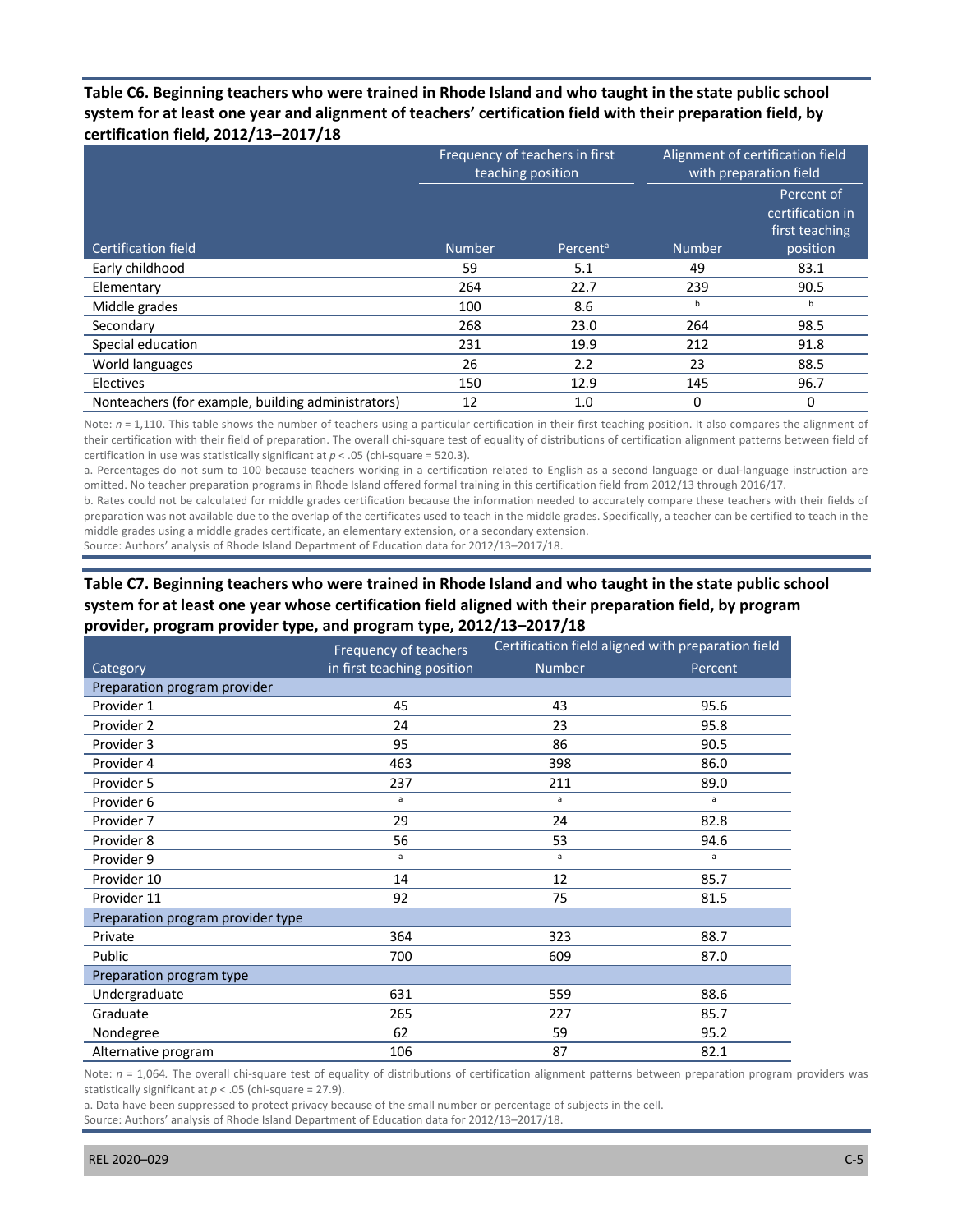**Table C8. Logistic regression results for out-of-field teaching for beginning teachers who were trained in Rhode Island and who taught in the state public school system for at least one year, after one year, 2012/13– 2017/18** 

|                                                        |             |            | <b>Standard</b> | Significance |
|--------------------------------------------------------|-------------|------------|-----------------|--------------|
| Variable                                               | Coefficient | Odds ratio | error           | $(\rho)$     |
| Constant                                               | $-1.67$     | 0.19       | 0.23            | $0.00***$    |
| Teacher demographic characteristic                     |             |            |                 |              |
| Not White (compared with White)                        | $-0.64$     | 0.53       | 0.50            | 0.20         |
| Race not reported (compared with White)                | $-1.09$     | 0.33       | 0.39            | $0.01**$     |
| Not Hispanic/Latino (compared with Hispanic/Latino)    | 1.01        | 2.74       | 0.52            | 0.05         |
| Ethnicity not reported (compared with Hispanic/Latino) | 0.41        | 1.50       | 0.21            | 0.05         |
| Male (compared with female)                            | $-0.57$     | 0.56       | 0.24            | $0.02*$      |
| Gender/sex not reported (compared with female)         | 0.14        | 1.15       | 0.75            | 0.85         |
| Preparation program provider type <sup>a</sup>         |             |            |                 |              |
| Provider 5 (compared with Provider 4)                  | $-1.19$     | 0.30       | 0.30            | $0.00***$    |
| Private providers (compared with Provider 4)           | $-0.74$     | 0.48       | 0.28            | $0.01**$     |
| Alternative programs (compared with Provider 4)        | $-0.65$     | 0.52       | 0.36            | 0.07         |
| School characteristic                                  |             |            |                 |              |
| High-need schoolb                                      | 0.52        | 1.68       | 0.23            | $0.03*$      |
| School enrollment                                      | 0.00        | 1.00       | 0.00            | 0.54         |
| Secondary school (compared with elementary school)     | 0.24        | 1.27       | 0.26            | 0.35         |
| Combined grades (compared with elementary school)      | $-0.80$     | 0.45       | 0.41            | 0.05         |

\* Significant at p < .05; \*\* significant at *p* < .01; \*\*\* significant at *p* < .001.

 Note: *n* = 1,014. Overall model is significant with a Wald chi-square (13) = 46.70, *p* < 0.00. Goodness-of-fit tests: Hosmer & Lemeshow chi-square (8) = 3.48, Prob  $>$  chi-square = 0.90; Pearson chi-square (913) = 947.11, prob  $>$  chi-square = 0.21.

 a. For the logistic regression analyses, preparation program provider types include Provider 4, a public provider and the reference group for the analysis; Provider 5, a public provider; private providers, excluding providers that offered only alternative programs; and private providers offering alternative programs.

 b. A school or district in which the percentage of students eligible for the national school lunch program and the percentage of racial/ethnic minority students are both greater than 75 percent.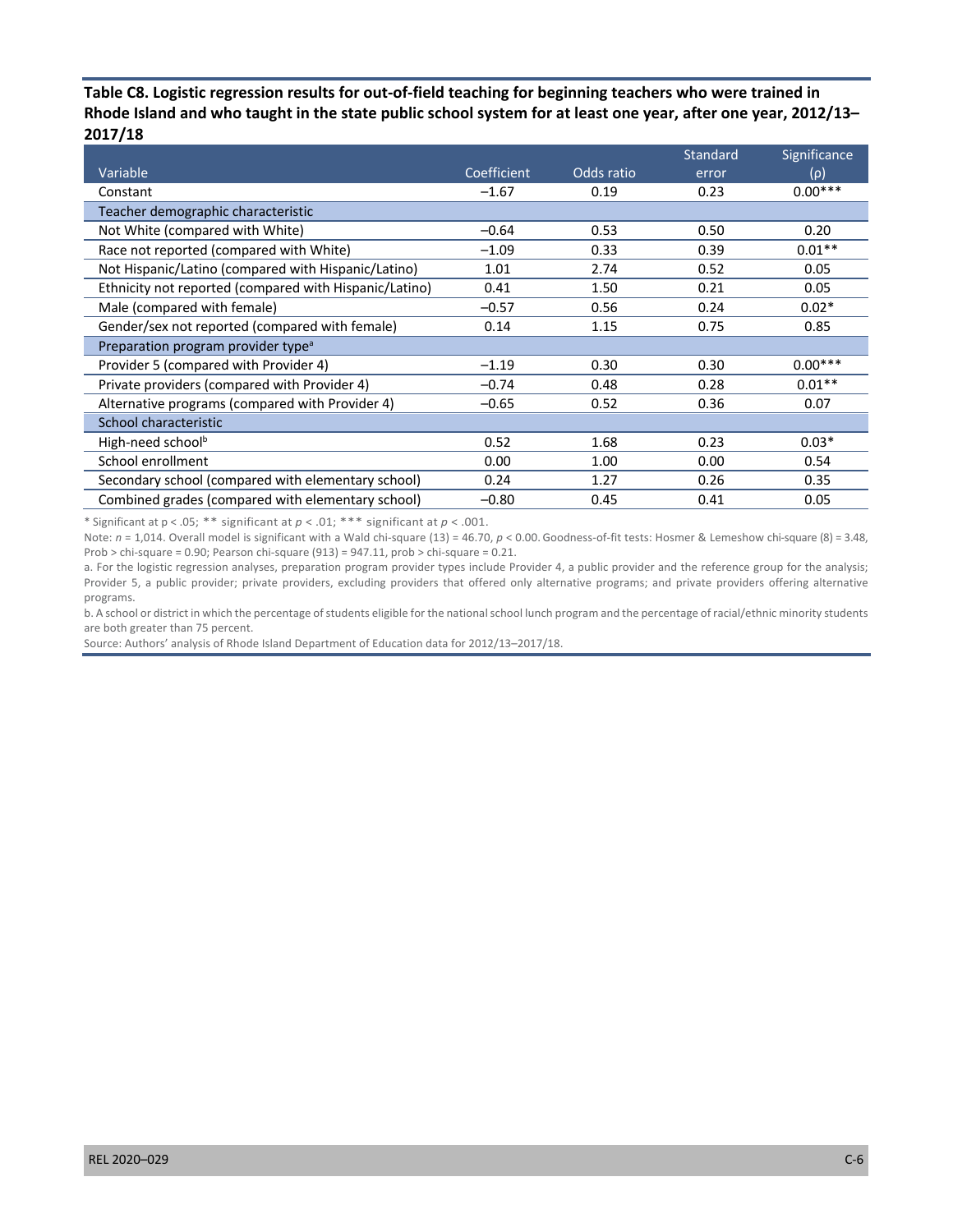## **Appendix D. Other analyses**

 Teacher mobility and retention were the main focus of this study; however, stakeholders in Rhode Island also want a better understanding of the pipeline from teacher preparation programs to employment in state public schools. To provide this information, the study team analyzed the full set of data, including teachers who were trained in Rhode Island who were not teaching in the state public school system after graduating (tables D1 and D2), to determine the percentage of teachers who were trained in Rhode Island teacher preparation programs and whether this percentage varied by preparation field (tables D3 and D4). This information will allow stakeholders to better understand whether there is a recruitment problem in certain preparation fields (that is, whether teachers who were trained in high-demand fields are not employed in Rhode Island public schools in the years after they graduate).

**Table D1. All teachers who were trained in Rhode Island and beginning teachers who were trained in Rhode Island who taught in the state public school system for at least one year, by cohort, 2012/13–2016/17** 

|         | All teachers who were trained<br>in Rhode Island |       | Beginning teachers who were trained<br>and teaching in Rhode Island |                |  |  |
|---------|--------------------------------------------------|-------|---------------------------------------------------------------------|----------------|--|--|
| Teacher | Percent of                                       |       |                                                                     | Percent of     |  |  |
| cohort  | <b>Number</b>                                    | total | <b>Number</b>                                                       | number trained |  |  |
| 2012/13 | 762                                              | 25.0  | 327                                                                 | 42.9           |  |  |
| 2013/14 | 611                                              | 20.1  | 240                                                                 | 39.3           |  |  |
| 2014/15 | 595                                              | 19.5  | 258                                                                 | 43.4           |  |  |
| 2015/16 | 562                                              | 18.5  | 210                                                                 | 37.4           |  |  |
| 2016/17 | 515                                              | 16.9  | 129                                                                 | 25.1           |  |  |
| Total   | 3,045                                            | 100   | 1,164                                                               | 38.2           |  |  |

Source: Authors' analysis of Rhode Island Department of Education data for 2012/13–2017/18.

 **Table D2. Percentage of beginning teachers who were trained in Rhode Island who taught in the state public school system for at least one year, by cohort and by years after preparation program completion, 2012/13– 2016/17** 

|         | All teachers who<br>were trained in | Beginning teachers who were trained and teaching in Rhode Island<br>(percent by year after preparation program completion) |        |                   |        |        |  |
|---------|-------------------------------------|----------------------------------------------------------------------------------------------------------------------------|--------|-------------------|--------|--------|--|
| Teacher | Rhode Island                        |                                                                                                                            |        |                   |        |        |  |
| cohort  | (number)                            | Year 1                                                                                                                     | Year 2 | Year <sub>3</sub> | Year 4 | Year 5 |  |
| 2012/13 | 762                                 | 24.8                                                                                                                       | 33.6   | 38.3              | 40.6   | 42.9   |  |
| 2013/14 | 611                                 | 25.4                                                                                                                       | 33.2   | 37.0              | 39.3   |        |  |
| 2014/15 | 595                                 | 28.7                                                                                                                       | 38.0   | 43.4              |        |        |  |
| 2015/16 | 562                                 | 30.1                                                                                                                       | 37.4   |                   |        |        |  |
| 2016/17 | 515                                 | 25.1                                                                                                                       |        |                   |        |        |  |
| Total   | 3.045                               | 26.7                                                                                                                       | 33.6   | 36.6              | 37.6   | 38.2   |  |

— is not available.

 Note: A small percentage of teachers within each cohort began teaching during their year of preparation, typically through a preliminary certification. The total number of unique new teachers over 2012/13–2017/18 is 1,164, but because of attrition or late entry into the workforce, the maximum number in any year was 909.

Source: Authors' analysis of Rhode Island Department of Education data for 2012/13–2017/18.

 The percentages of all teachers who were trained in Rhode Island and of beginning teachers who were trained and teaching in the state varied by preparation program provider and program provider type. The two largest preparation program providers produced more than half of all teachers who were trained in the state and two- thirds of beginning teachers who were trained and teaching in the state (see table D3). Provider 4, a public undergraduate program, produced 30 percent of all teachers who were trained in the state and 44 percent of beginning teachers who were trained and teaching in the state.<br>REL 2020–029 D-1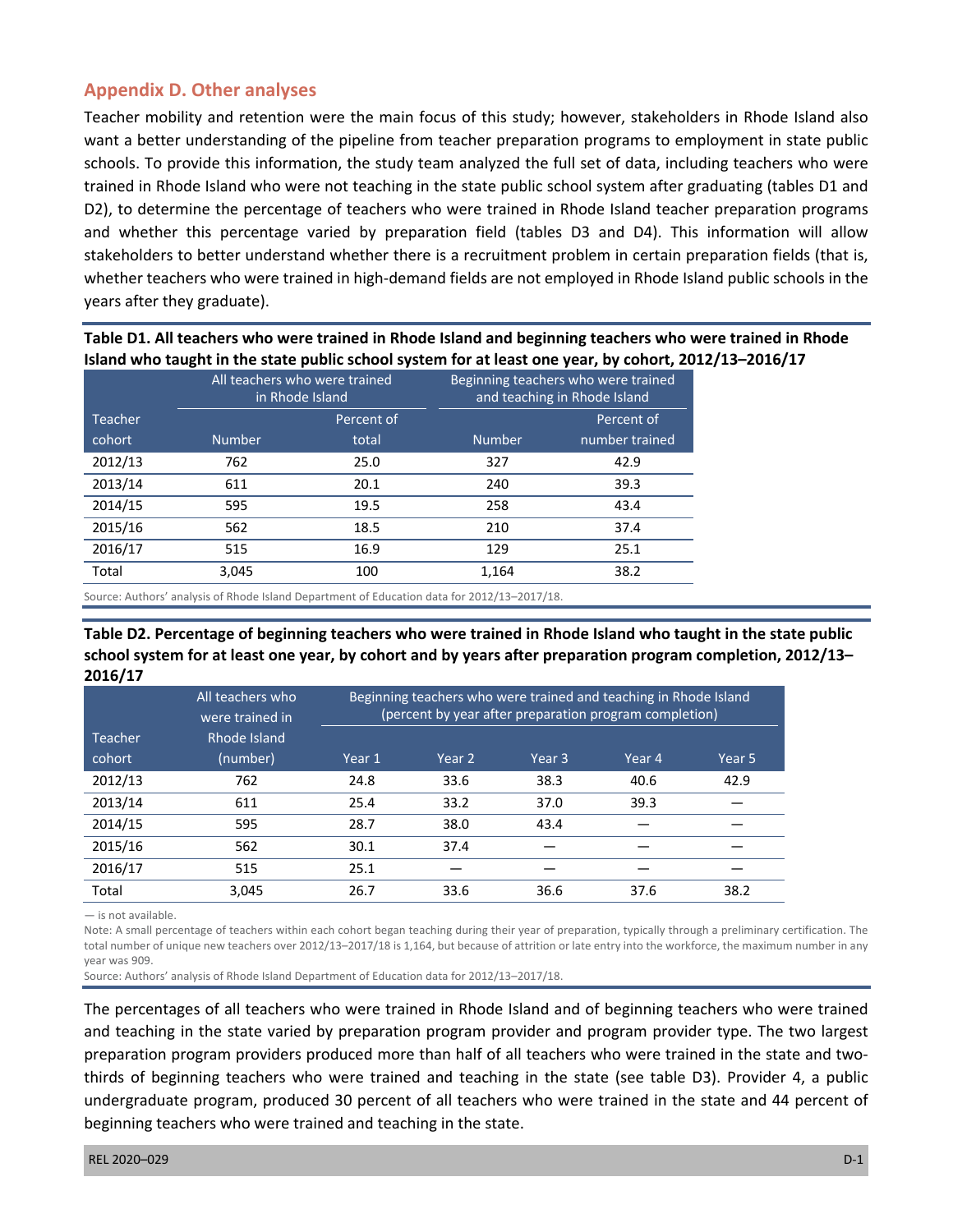The most common program type for teachers who were trained in Rhode Island from 2012/13 through 2016/17 was an undergraduate degree program, which produced 67 percent of all teachers who were trained in the state and 61 percent of beginning teachers who were trained and teaching in the state (see table D3). Alternative programs produced the smallest percentage of all teachers who were trained in the state (4 percent) but a larger percentage of beginning teachers who were trained and teaching in the state (10 percent). Although similar percentages of teachers were trained at public and private providers (that is, within 10 percentage points), the percentage of teachers who taught the state was higher among those who were trained at public providers (68 percent) than among those who were trained at a private providers (32 percent).

| Table D3. All teachers who were trained in Rhode Island and beginning teachers who were trained in Rhode    |
|-------------------------------------------------------------------------------------------------------------|
| Island and who taught in the state public school system for at least one year, by program provider, program |
| provider type, and program type, 2012/13-2017/18                                                            |

|                                   | All teachers who were trained<br>in Rhode Island |              | Beginning teachers who were trained and teaching<br>in Rhode Island |              |                         |  |
|-----------------------------------|--------------------------------------------------|--------------|---------------------------------------------------------------------|--------------|-------------------------|--|
|                                   |                                                  |              |                                                                     | Percent of   | Percent of<br>beginning |  |
| Category                          | <b>Number</b>                                    | Percent      | <b>Number</b>                                                       | all teachers | teachers                |  |
| Sample                            | 3,045                                            | 100.0        | 1,164                                                               | 38.2         | 100.0                   |  |
| Preparation program provider      |                                                  |              |                                                                     |              |                         |  |
| Provider 1                        | 189                                              | 6.2          | 45                                                                  | 1.5          | 3.9                     |  |
| Provider 2                        | 36                                               | 1.2          | 24                                                                  | 0.8          | 2.1                     |  |
| Provider 3                        | 466                                              | 15.3         | 97                                                                  | 3.2          | 8.3                     |  |
| Provider 4                        | 915                                              | 30.0         | 506                                                                 | 16.6         | 43.5                    |  |
| Provider 5                        | 743                                              | 24.4         | 281                                                                 | 9.2          | 24.1                    |  |
| Provider 6                        | a                                                | $\mathbf{a}$ | a                                                                   | a            | a                       |  |
| Provider 7                        | 266                                              | 8.7          | 30                                                                  | 1.0          | 2.6                     |  |
| Provider 8                        | 267                                              | 8.8          | 56                                                                  | 1.8          | 4.8                     |  |
| Provider 9                        | a                                                | a            | a                                                                   | a            | a                       |  |
| Provider 10                       | 16                                               | 0.5          | 15                                                                  | 0.5          | 1.3                     |  |
| Provider 11                       | 105                                              | 3.4          | 101                                                                 | 3.3          | 8.7                     |  |
| Preparation program provider type |                                                  |              |                                                                     |              |                         |  |
| Private                           | 1,387                                            | 45.6         | 377                                                                 | 12.4         | 32.4                    |  |
| Public                            | 1,658                                            | 54.4         | 787                                                                 | 25.8         | 67.6                    |  |
| Preparation program type          |                                                  |              |                                                                     |              |                         |  |
| Undergraduate                     | 2,028                                            | 66.6         | 705                                                                 | 23.2         | 60.6                    |  |
| Graduate                          | 771                                              | 25.3         | 279                                                                 | 9.2          | 24.0                    |  |
| Nondegree                         | 124                                              | 4.1          | 64                                                                  | 2.1          | 5.5                     |  |
| Alternative program               | 122                                              | 4.0          | 116                                                                 | 3.8          | 10.0                    |  |

 a. Data have been suppressed to protect privacy because of the small number or percentage of subjects in the cell. Source: Authors' analysis of Rhode Island Department of Education data for 2012/13–2017/18.

 Teachers with elementary and secondary certifications represent the highest percentage of all teachers who were trained in Rhode Island and of beginning teachers who were trained and teaching in the state for at least one year (see table D4). Teachers with special education certification and teachers with electives certifications had the next highest percentages of all teachers who were trained in the state and of beginning teachers who were trained and teaching in the state for at least one year. In other words, teachers with these certifications were hired at a higher rate in Rhode Island than their peers with other certifications.